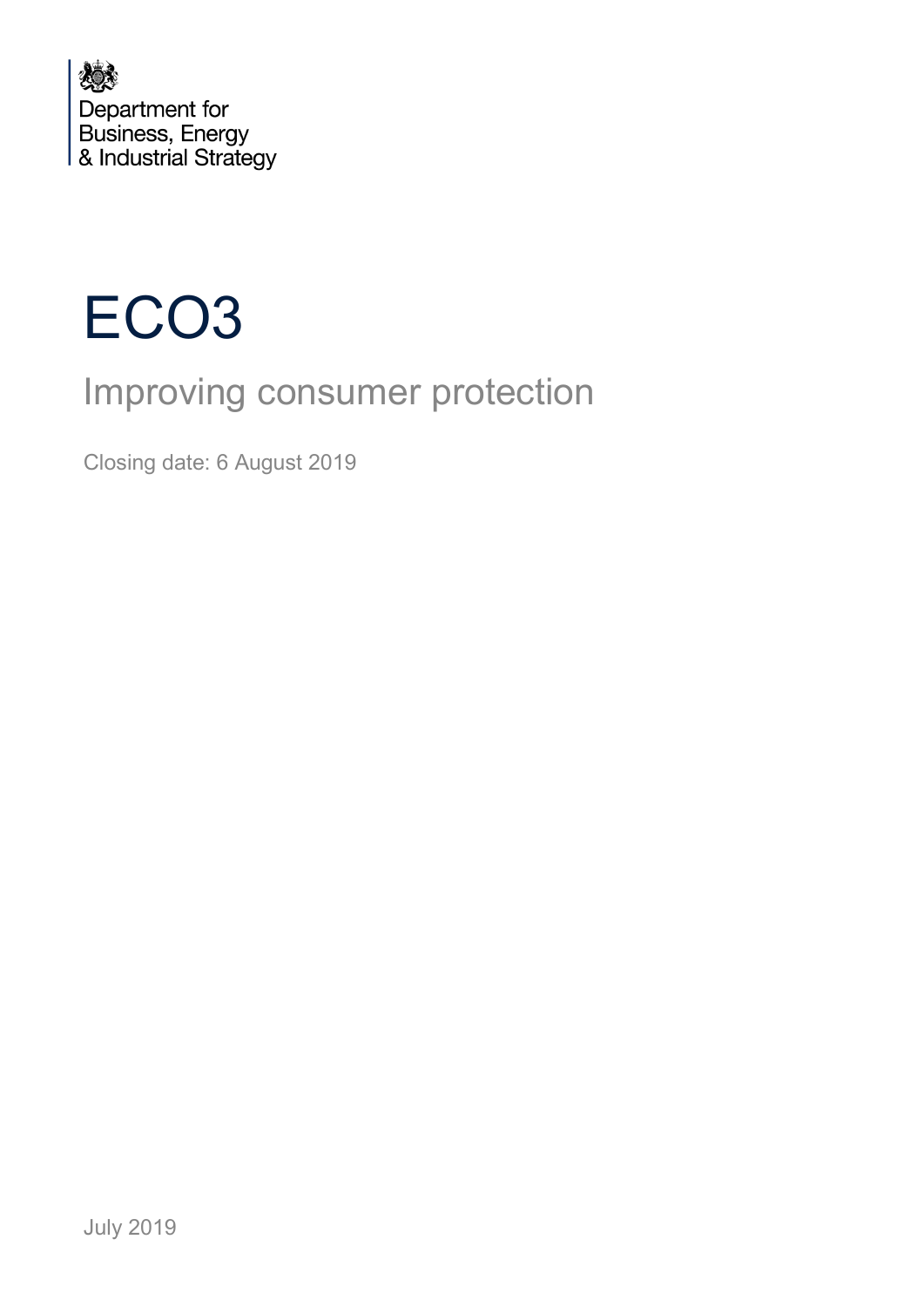

© Crown copyright 2019

This publication is licensed under the terms of the Open Government Licence v3.0 except where otherwise stated. To view this licence, visi[t nationalarchives.gov.uk/doc/open-government-licence/version/3](http://nationalarchives.gov.uk/doc/open-government-licence/version/3/) or write to the Information Policy Team, The National Archives, Kew, London TW9 4DU, or email: [psi@nationalarchives.gsi.gov.uk.](mailto:psi@nationalarchives.gsi.gov.uk)

Where we have identified any third-party copyright information you will need to obtain permission from the copyright holders concerned.

Any enquiries regarding this publication should be sent to us at: [beisecoteam@beis.gov.uk](mailto:beisecoteam@beis.gov.uk)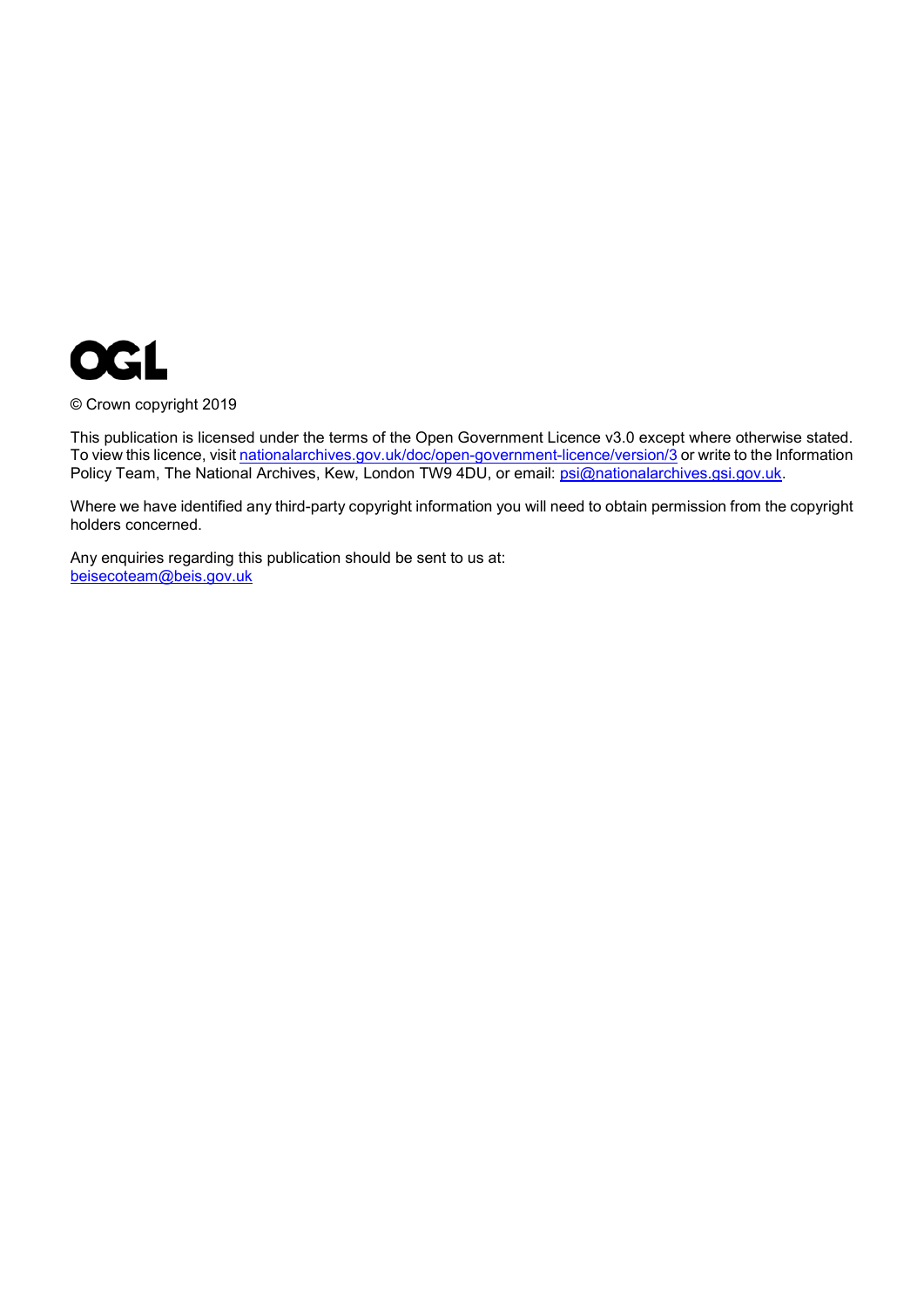# <span id="page-2-0"></span>**Contents**

|                                   | $\mathbf{3}$    |
|-----------------------------------|-----------------|
|                                   | $\overline{4}$  |
|                                   | $\overline{4}$  |
|                                   | $\overline{4}$  |
|                                   | $\overline{5}$  |
|                                   | $6\overline{6}$ |
|                                   | 8 <sup>8</sup>  |
| Supporting Documents_____________ | 9               |
|                                   | 10              |
|                                   | 23              |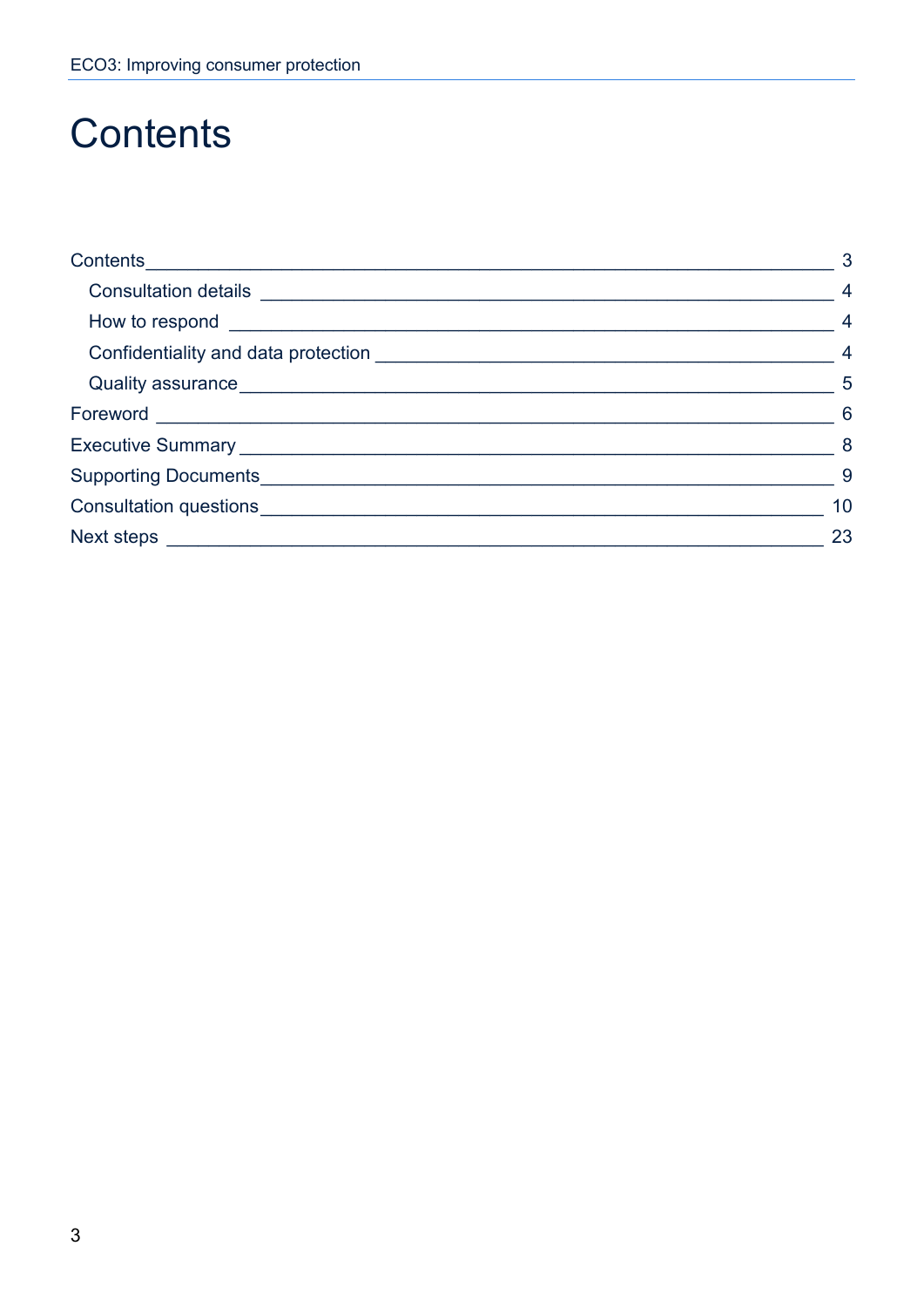# General information

## <span id="page-3-0"></span>Consultation details

**Issued:** 9 July 2019

**Respond by:** 6 August 2019

#### **Enquiries to:**

ECO: Energy Efficiency and Local Directorate, Department of Business, Energy & Industrial **Strategy** Level 2 Orchard 3 1 Victoria Street London SW1H 0ET

Email: [beisecoteam@beis.gov.uk](mailto:beisecoteam@beis.gov.uk)

**Consultation reference:** ECO3: Improving consumer protection

#### **Territorial extent:**

This consultation is for England, Wales and Scotland.

## <span id="page-3-1"></span>How to respond

Your response will be most useful if it is framed in direct response to the questions posed, though further comments and evidence are also welcome.

Where possible, responses should be submitted electronically via the e-consultation link: [https://beisgovuk.citizenspace.com/home-local-energy/eco3-improving-consumer-protection.](https://eur02.safelinks.protection.outlook.com/?url=https%3A%2F%2Fbeisgovuk.citizenspace.com%2Fhome-local-energy%2Feco3-improving-consumer-protection&data=02%7C01%7Cemi.morris%40beis.gov.uk%7Cb4a047be17934b5f867608d7012f66c1%7Ccbac700502c143ebb497e6492d1b2dd8%7C0%7C0%7C636979177138572488&sdata=GR1sgc0z7lMfF5iMuwoReZL6eRk0UIsdpyQ590C5lnU%3D&reserved=0) This is our preferred method for receiving responses. However, responses sent to the postal address or email address set out above will also be accepted.

To aid our analysis, please state 'yes' or 'no' to indicate whether you agree or disagree with each proposal. If you have information which supports your view, we invite you to provide details in support of your response.

## <span id="page-3-2"></span>Confidentiality and data protection

Information you provide in response to this consultation, including personal information, may be disclosed in accordance with UK legislation (the Freedom of Information Act 2000, the Data Protection Act 2018 and the Environmental Information Regulations 2004).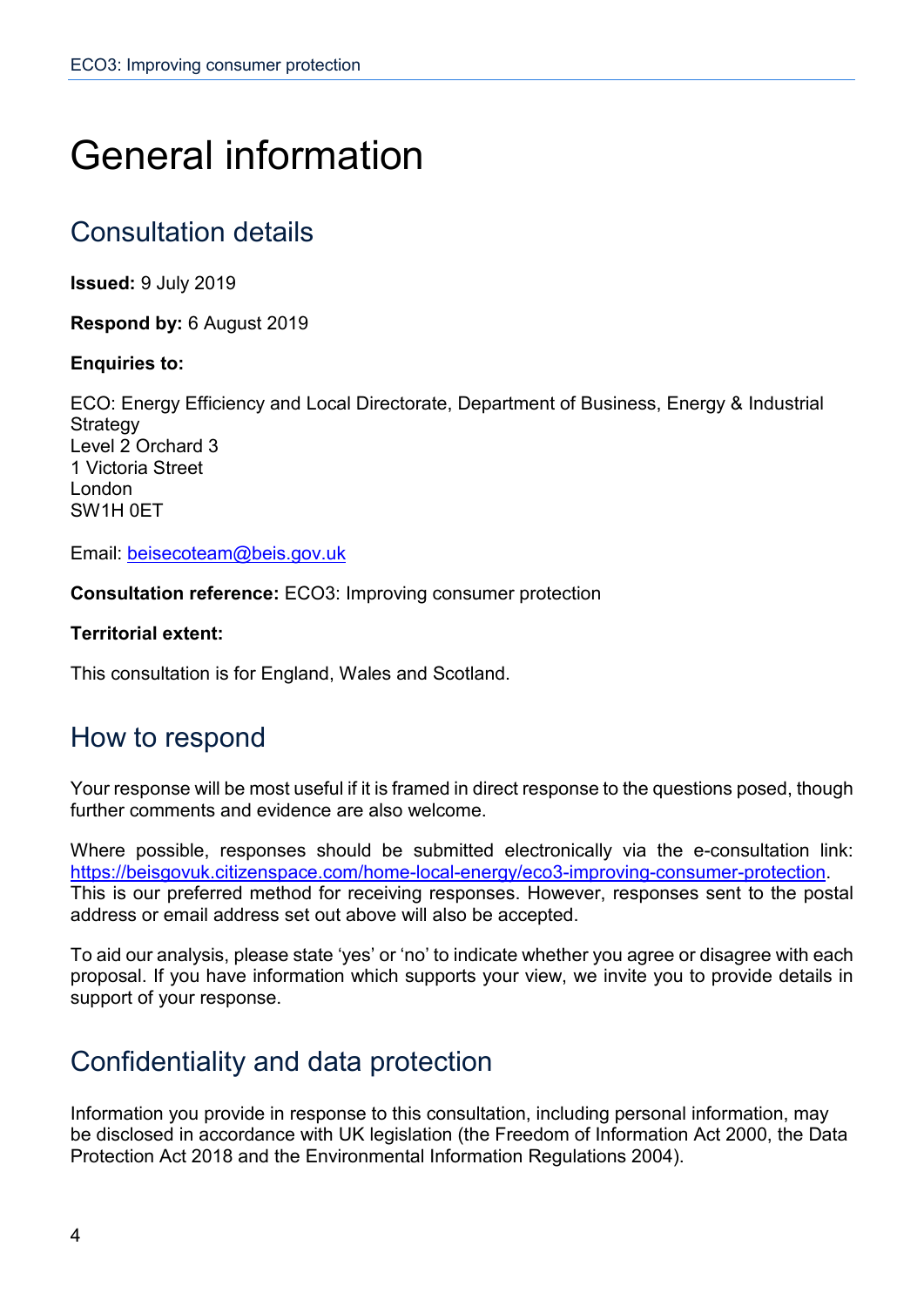If you want the information that you provide to be treated as confidential please tell us, but be aware that we cannot guarantee confidentiality in all circumstances. An automatic confidentiality disclaimer generated by your IT system will not be regarded by us as a confidentiality request.

We will process your personal data in accordance with all applicable data protection laws. See our [privacy policy.](https://www.gov.uk/government/organisations/department-for-business-energy-and-industrial-strategy/about/personal-information-charter)

We will summarise all responses and publish this summary on [GOV.UK.](https://www.gov.uk/government/publications?keywords=&publication_filter_option=closed-consultations&topics%5B%5D=all&departments%5B%5D=department-for-business-energy-and-industrial-strategy&official_document_status=all&world_locations%5B%5D=all&from_date=&to_date=) The summary will include a list of names or organisations that responded, but not people's personal names, addresses or other contact details.

## <span id="page-4-0"></span>Quality assurance

This consultation has been carried out in accordance with the government's [consultation](https://www.gov.uk/government/publications/consultation-principles-guidance)  [principles.](https://www.gov.uk/government/publications/consultation-principles-guidance)

<span id="page-4-1"></span>If you have any complaints about the way this consultation has been conducted, please email: [beis.bru@beis.gov.uk.](mailto:beis.bru@beis.gov.uk)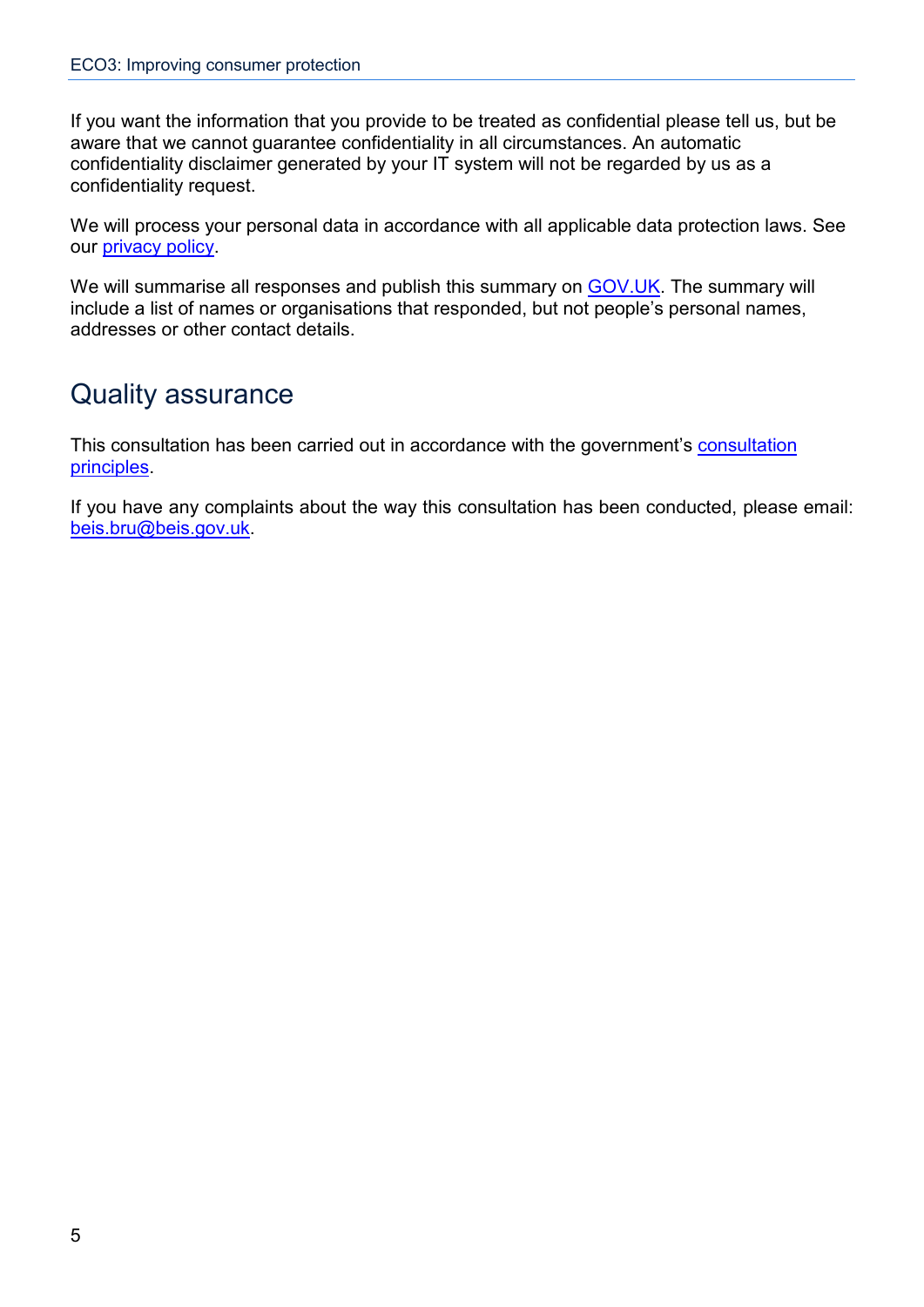# Foreword

The Energy Company Obligation (ECO) provides energy saving measures that make homes warmer and more affordable to heat. The installation of energy efficiency measures brings many other benefits which help implement our Industrial Strategy and promote clean growth. It supports skilled jobs in small and medium businesses throughout Great Britain and reduces our energy needs and carbon emissions. ECO was recently changed to focus on low income and vulnerable households who are least able to adequately heat their homes and most likely to suffer the negative effects of living in a cold home.

Alongside tackling fuel poverty, the Government remains determined to drive up the quality of energy efficiency installations and improve consumer protection. There remains the opportunity to deliver millions more energy efficiency installations across Great Britain as we continue to push to meet our carbon and fuel poverty targets, however, we are clear that high volume and cost-effective delivery must not undermine quality or consumer protection.

Despite the development of new requirements since the start of ECO in 2013, there remain too many instances of poor-quality installations. We have seen the impact such installations can have; they can create problems with the integrity of buildings; exacerbate issues such as damp and mould leading to health problems, which in turn lead to the need for expensive remedial work. Systemic failures across the market, including gaps in standards and skills, risk destroying consumer and investor confidence in energy efficiency retrofit. Ultimately, such poor practice can damage people's lives.

#### *The Each Home Counts Review*

In July 2015, the then Secretaries of State for the Department for Energy and Climate Change (DECC) and Department for Communities and Local Government (DCLG), Amber Rudd and Greg Clark, commissioned Dr Peter Bonfield to lead an independent review of consumer advice, protection, standards and enforcement for UK home energy efficiency and renewable energy measures. The outcome was the Each Home Counts (EHC) Review<sup>[1](#page-5-0)</sup> ("the Review"), published in December 2016.

The Review detailed findings and recommendations for action developed through engagement with several hundred stakeholders, including trade bodies, energy providers, manufacturers, installers, trainers, standards bodies and consumer groups.

Following the Review, BEIS has worked closely with industry to turn the recommendations into tangible outputs aimed at driving up quality, consumer protections and skills. This was taken forward through the EHC Implementation Board<sup>[2](#page-5-1)</sup> which harnessed industry working groups to turn the recommendations into practical solutions.

One of the key recommendations was to develop a quality mark for the domestic retrofit sector. The industry-led EHC Implementation Board, with the support of BEIS, established that TrustMark (2005) Ltd was best placed to take forward the development of this new quality mark framework

<span id="page-5-0"></span> <sup>1</sup> [https://www.gov.uk/government/publications/each-home-counts-review-of-consumer-advice-protection](https://www.gov.uk/government/publications/each-home-counts-review-of-consumer-advice-protection-standards-and-enforcement-for-energy-efficiency-and-renewable-energy)[standards-and-enforcement-for-energy-efficiency-and-renewable-energy](https://www.gov.uk/government/publications/each-home-counts-review-of-consumer-advice-protection-standards-and-enforcement-for-energy-efficiency-and-renewable-energy)

<span id="page-5-1"></span><sup>2</sup> An industry Board formed of senior stakeholders from different relevant backgrounds – information on the Board is available here: http://www.eachhomecounts.com/implementation/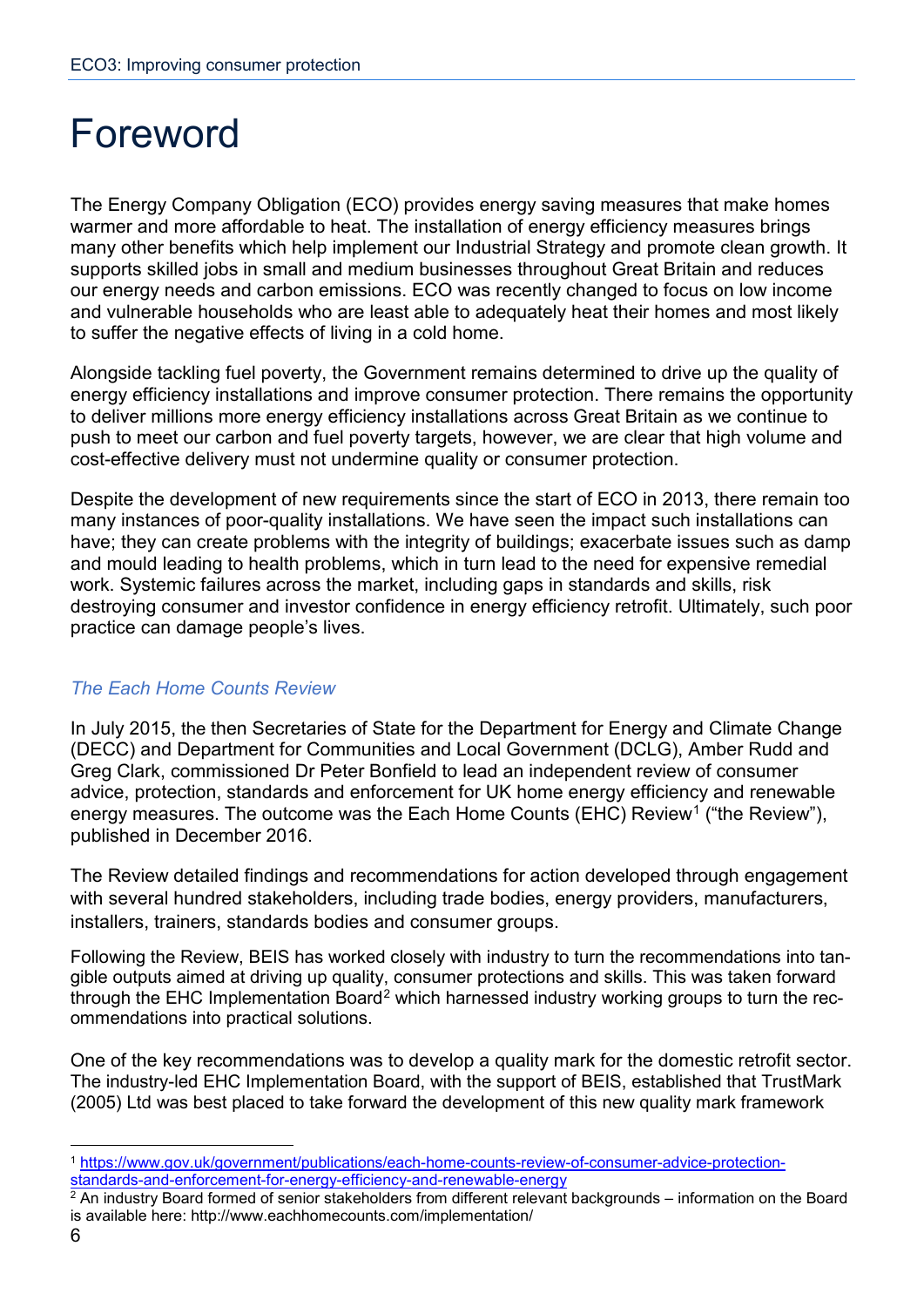under its Master Licence Agreement issued by BEIS. The new TrustMark Government Endorsed Quality scheme was launched by Claire Perry, Minister for Energy and Clean Growth, during Green Great Britain week in October 2018.

As highlighted in the Review and in the 2018 consultation on ECO[3](#page-6-1)<sup>3</sup>, the Government remains committed to ensuring that the recommendations from the Review are acted upon, to develop a better quality and standards framework which places consumer protection at its centre.

<span id="page-6-0"></span>All the work undertaken by industry throughout the Review, the creation of the new, reformed TrustMark scheme and the development of new Publicly Available Specification (PAS) standards, will help to ensure the best outcomes for householders and builds on the good work already being done by many in industry to improve and further professionalise the sector. The focus has to be on a "right first time" approach to minimise the need for revisits, costly remedial works and to build a trusted sector which people and businesses are willing to invest in.

<span id="page-6-1"></span> <sup>3</sup> <https://www.gov.uk/government/consultations/energy-company-obligation-eco3-2018-to-2022>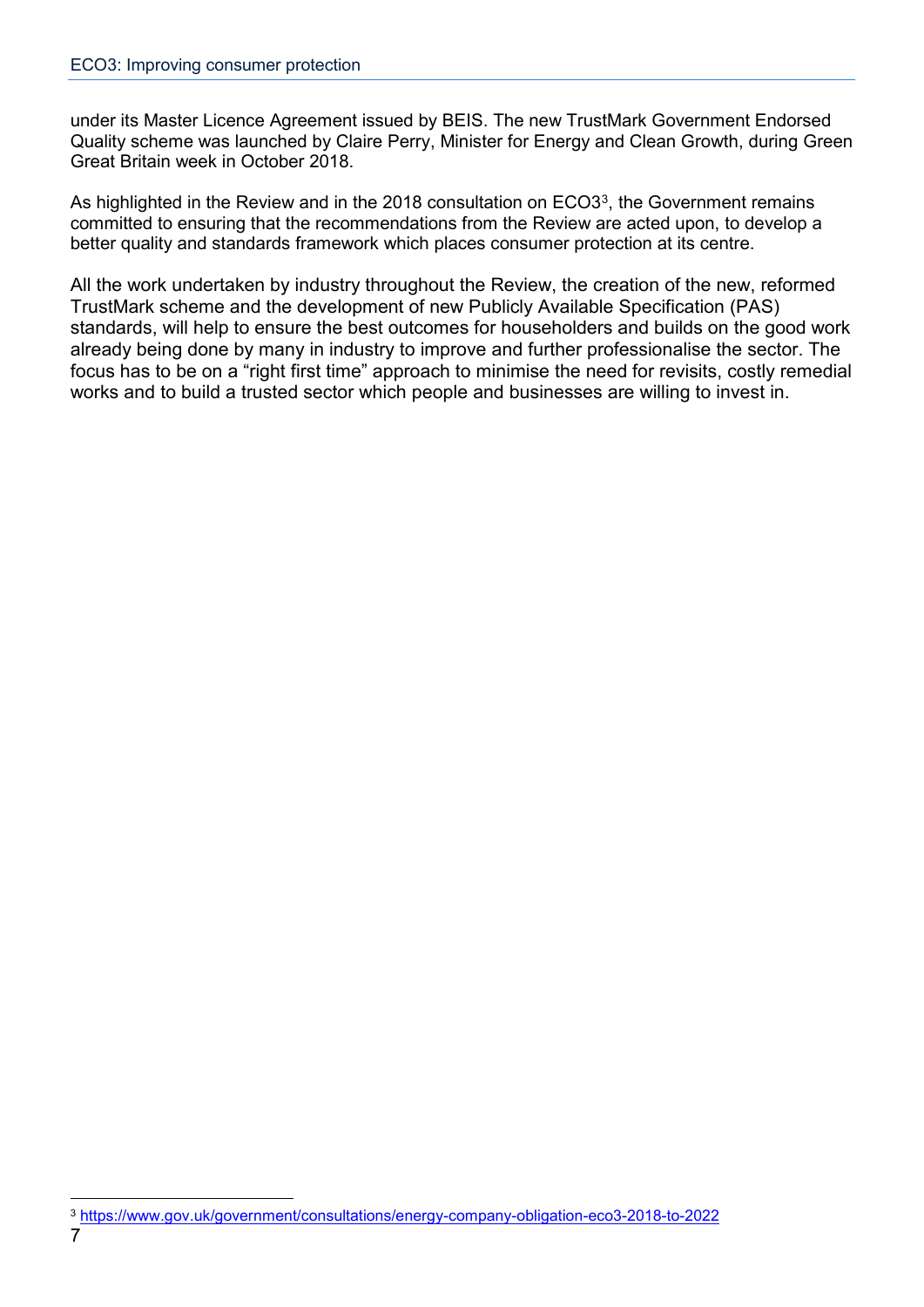# Executive Summary

This document sets out proposals for changes to the current Energy Company Obligation scheme which will run until March 2022 (ECO3). As trailed by Government last year, we are proposing to incorporate the TrustMark Government Endorsed Quality scheme into ECO3, as a route for demonstrating compliance with the most up to date relevant PAS standards and to ensure a sufficient consumer protection process and that sufficient guarantees are in place.

The updated TrustMark scheme has been developed based on the recommendations from the Each Home Counts Review, an independent review of consumer advice, protection, standards and enforcement for UK home energy efficiency and renewable energy measures. One of the key recommendations was to establish a quality mark for all companies operating in this sector. Those who wish to use the quality mark will need to adhere to three key elements which, together with the quality mark, are detailed in TrustMark's Framework Operating Requirements.

Those working within this Framework need to display the requisite skills, requirements, behaviours and competencies, including:

- Technical competence required to protect consumers and installers, health and safety, underpinned by enforcement procedures to take action on those that fall below required competence levels;
- Quality performance to ensure that measures are installed in a way that meets requirements for performance and the relevant standards; and
- Customer interfacing skills so that those operating within people's homes do so in a way that is respectful and in line with the good customer service that might reasonably be expected of them.

In addition to the inclusion of TrustMark, we are proposing to make some small, technical changes to the scheme. We propose to remove the 400% score uplift applied to replacement boilers delivered outside of the broken heating cap. The current score uplift does not align with the original policy intent to prioritise delivery of insulation and first-time central heating (FTCH) measures, as the best long-term solutions to reduce energy costs.

<span id="page-7-0"></span>We are proposing three changes to the way FTCH is treated under the scheme. Firstly, to increase the lifetime for FTCH measures to 20 years to better reflect the longevity of the heating system as opposed to just the heat generation technology. Secondly, we propose to allow FTCH to be installed in PRS F&G rated properties. And finally, we intend to allow FTCH to be installed as in-fill under local authority flexible eligibility.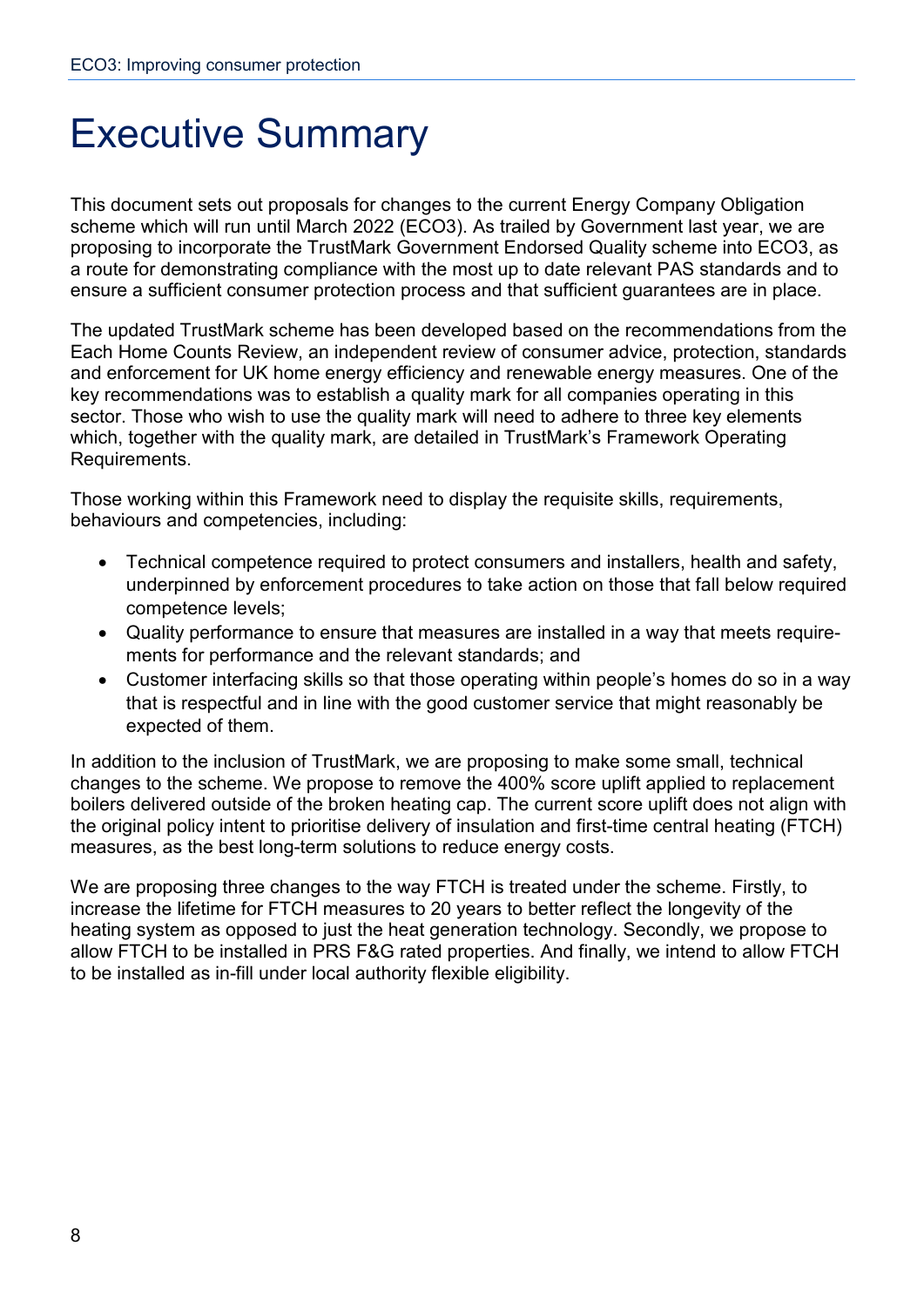# Supporting Documents

This consultation is being published alongside a number of supporting documents which should be reviewed alongside the relevant sections and questions of the consultation document.

In particular these documents are:

- 1. Documents detailing the TrustMark Government Endorsed Quality scheme, namely:
	- **a. The draft updated Framework Operating Requirements:** [https://www.trust](https://www.trustmark.org.uk/aboutus/framework-operating-requirements)[mark.org.uk/aboutus/framework-operating-requirements](https://www.trustmark.org.uk/aboutus/framework-operating-requirements)
	- **b. The Code of Conduct:** [https://www.trustmark.org.uk/aboutus/useful](https://www.trustmark.org.uk/aboutus/useful-links/docs/default-source/scheme-documents/code-of-conduct)[links/docs/default-source/scheme-documents/code-of-conduct](https://www.trustmark.org.uk/aboutus/useful-links/docs/default-source/scheme-documents/code-of-conduct)
	- **c. The Customer Charter:** [https://www.trustmark.org.uk/aboutus/useful](https://www.trustmark.org.uk/aboutus/useful-links/docs/default-source/scheme-documents/customer-charter)[links/docs/default-source/scheme-documents/customer-charter](https://www.trustmark.org.uk/aboutus/useful-links/docs/default-source/scheme-documents/customer-charter)
- 2. The new Publicly Available Specification (PAS) standards for the delivery of domestic energy efficiency measures, namely:
	- **a. PAS 2035:2019 Retrofitting Dwellings for Improved Energy Efficiency: Specification and Guidance**
	- **b. PAS 2030:2019 Specification for the installation of energy efficiency measures in existing dwellings and insulation in residential park homes**

<https://shop.bsigroup.com/ProductDetail/?pid=000000000030390699>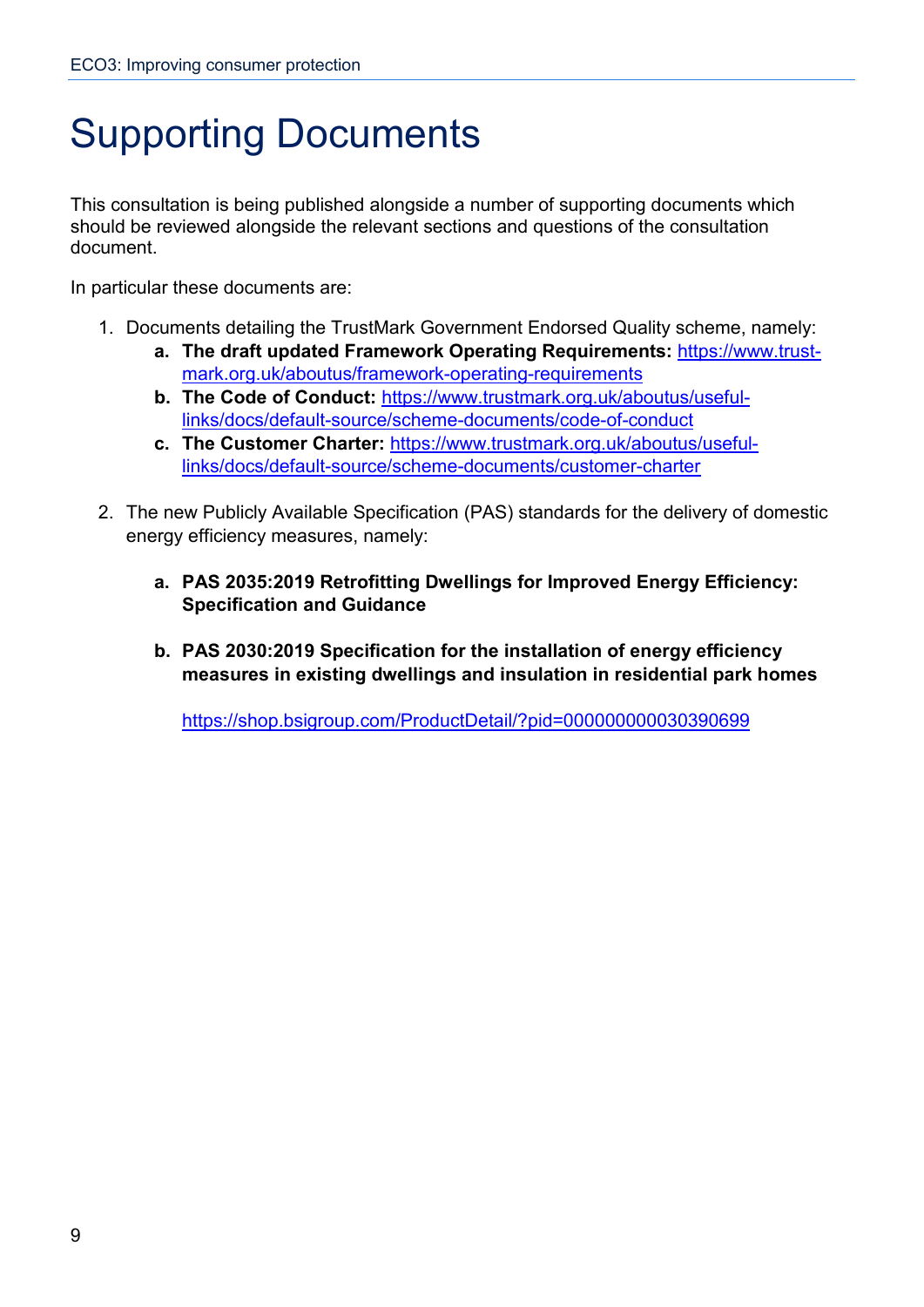# <span id="page-9-0"></span>Consultation questions

### **Improving Consumer Protection**

- 1. The Each Home Counts Review and subsequent implementation programme has been a driving force in identifying effective and tangible routes to providing improved consumer protection and quality in the delivery of energy efficiency measures. It covered:
	- 1) *Consumer advice and protection:* to support consumers' decisions ahead of installation and advise on help available when things go wrong;
	- 2) *Standards framework:* to ensure that the right products are fitted to the right properties in the right way; *and*
	- 3) *Monitoring and enforcement:* to ensure that poor quality work is dealt with effectively, and the arrangements for audit, compliance checking, and sanctions provide sufficient assurance.
- 2. In March 2018, BEIS consulted on including the Each Home Counts (EHC) quality mark in ECO3 as the method of demonstrating installer eligibility and as a key way of improv-ing the installation and consumer protection standards of ECO measures.<sup>[4](#page-9-1)</sup> More specifically we asked if:
	- installers delivering ECO measures should be registered with the EHC quality mark;
	- solid wall, cavity wall and park home insulation delivered under ECO should be backed with guarantees from the quality mark in order to receive the standard applicable lifetime; and
	- ECO measures and installers delivering measures referenced in PAS 2030 and PAS 2035 should be respectively installed in accordance with and certified against PAS 2035 and the latest version of the PAS 2030.
- 3. The responses to the consultation showed overall support for the introduction of both a new EHC quality mark and new PAS standards into ECO3 once finalised. Many respondents highlighted the need to improve the overall quality and safety of installations and operative competency, to ensure better outcomes and customer satisfaction.
- 4. Although the majority of respondents agreed with the inclusion of the EHC quality mark in ECO3, a number requested that the new quality mark be further refined before any integration. Taking this into consideration, and to ensure that any new requirements are fit for purpose, the Government response<sup>[5](#page-9-2)</sup> noted that the EHC quality mark should be fully developed before any inclusion in ECO3. We also set out our intention to review whether the existing PAS standards should be replaced by the new standards following their completion in early 2019 and develop appropriate transitional arrangements for

<span id="page-9-1"></span> <sup>4</sup> See:<https://www.gov.uk/government/consultations/energy-company-obligation-eco3-2018-to-2022>

<span id="page-9-2"></span><sup>5</sup> See: [https://assets.publishing.service.gov.uk/government/uploads/system/uploads/attachment\\_data/file/](https://assets.publishing.service.gov.uk/government/uploads/system/uploads/attachment_data/file/727065/Energy_Company_Obligation_ECO3_2018-2022.pdf) [727065/Energy\\_Company\\_Obligation\\_ECO3\\_2018-2022.pdf](https://assets.publishing.service.gov.uk/government/uploads/system/uploads/attachment_data/file/727065/Energy_Company_Obligation_ECO3_2018-2022.pdf)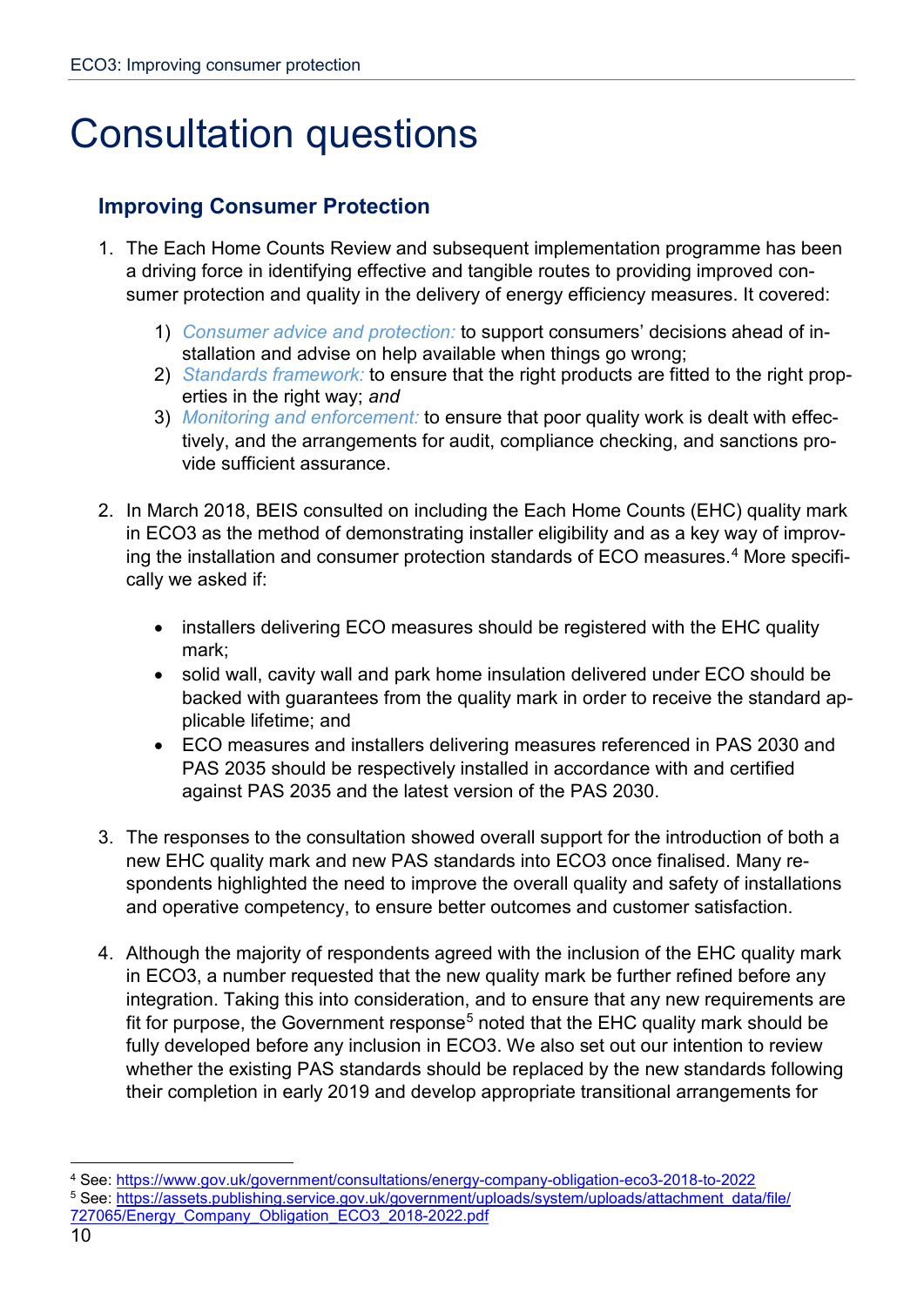their introduction.

#### *The EHC quality mark*

- 5. Under the direction of the EHC Implementation Board, the quality mark was formally es-tablished as the new TrustMark Government Endorsed Quality scheme<sup>[6](#page-10-0)</sup> and launched by the Minister for Energy and Clean Growth, Claire Perry, during Green Great Britain week in October 2018. TrustMark (2005) Ltd is a not-for-profit organisation which was established in conjunction with Government, industry bodies and consumer protection groups and operates under a Master Licence Agreement issued by BEIS. This Licence sets out the requirements in accordance with which TrustMark (2005) Ltd must operate the Government Endorsed Quality scheme.
- 6. The aim of TrustMark is to help people find reputable tradespeople to carry out repair, maintenance and improvement work to their homes and to give confidence in the firm's competence and fair-trading practices.
- 7. To embed the recommendations of the Review, TrustMark has undertaken a large programme of work to update its scheme. Its remit includes repair, maintenance and improvement (RMI) and energy efficiency, providing quality and protection for consumers having work carried out in or around their home. Changes to the scheme include new:
	- **Framework Operating Requirements (The Framework)** [7](#page-10-1) Defines the relationship between TrustMark and its scheme providers and details the requirements scheme providers must meet. This includes the mandatory minimum requirements for applicant and/or registered businesses that are supplemented by additional industry specific requirements set out by scheme providers, such as requirements for financial protection for installations where relevant. The Framework was developed taking account of a number of EHC recommendations about how the scheme should operate and was subject to public consultation by Trust-Mark in summer 2018.

The draft updated Framework includes specific consumer protection requirements expected from scheme providers in respect of their registered businesses. These requirements are related to certain key principles which include, but are not limited to:

- i. requiring appropriate industry standards for all sectors covered, including PAS standards for energy efficiency measures (Chapter 5, 13 & 14, Annex B);
- ii. detailed and robust audit and compliance policies and procedures (Chapter 6) and principles of enforcement and sanctions (Chapter 7);
- iii. dispute management process (Chapter 8) and consumer safeguarding principles (Chapter 9); and
- iv. principles of financial protection, including requirements which incorporate and build on the existing ECO3 guarantee requirements (chapter 10).

<span id="page-10-0"></span> <sup>6</sup> See:<https://www.trustmark.org.uk/>

<span id="page-10-1"></span><sup>7</sup> See:<https://www.trustmark.org.uk/aboutus/framework-operating-requirements>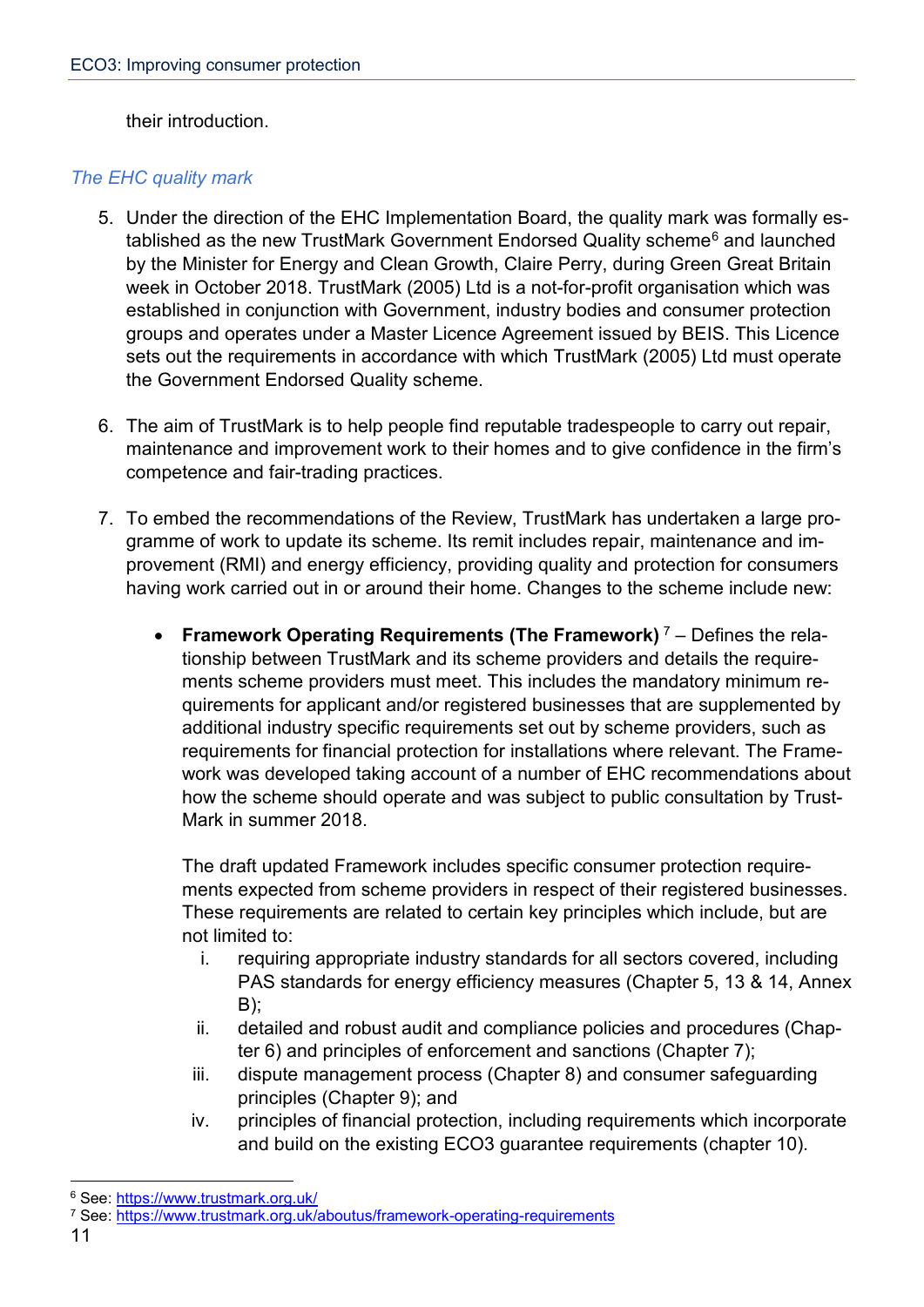- **Consumer Protection Requirements** A new Code of Conduct<sup>8</sup> for registered businesses and a Customer Charter<sup>[9](#page-11-1)</sup> were developed by the EHC Implementation Board and have been integrated into the TrustMark scheme.
- **Independent Board** Established a new board structure with supporting councils and advisory panels to help support TrustMark's decision making, with a focus on industry links, finance and consumer protection.
- **Data Warehouse** A software platform recommended in the EHC Review, which is being developed to capture details of energy efficiency measures at individual property level through lodgement of every installation and supporting information – including on financial protection policies – carried out by registered businesses. It will also support PAS 2035 by providing audit and compliance oversight using whole market technical monitoring data to develop robust risk models and restrict opportunities for companies gaming the market and help identify and deal with rogue companies.
- 8. BEIS has supported the development of the new TrustMark scheme and is confident that the work completed, as outlined above, would deliver greater consumer protection and robust yet fair requirements on businesses delivering ECO measures. We are therefore proposing to incorporate TrustMark into ECO3, in particular that installers should be TrustMark registered businesses to be eligible to deliver ECO measures, except in respect of demonstration actions and certain DHS measures as per paragraph 25 further below. This consultation coincides with the publication of the draft updated TrustMark Framework to allow respondents to have full oversight of all the relevant TrustMark documents which would affect installations of measures under ECO3 should our proposal be taken forward<sup>[10](#page-11-2)</sup>.
- 9. Amongst the TrustMark Framework requirements are ones specifically concerning the new Publicly Available Specification (PAS) standards and financial protection. Following on from our ECO3 consultation last year, we consider these specific requirements in more detail below.

#### *Publicly Available Specifications*

10.This section refers to the inclusion of new PAS standards into ECO3 for the delivery of domestic energy efficiency measures, namely:

#### **a. PAS 2035:2019 Retrofitting Dwellings for Improved Energy Efficiency: Specification and Guidance**

Which covers the whole life-cycle of a retrofit project, from the initial engagement with a client, through assessment, design, install and evaluation stages that

<span id="page-11-0"></span> <sup>8</sup> <https://www.trustmark.org.uk/aboutus/useful-links/docs/default-source/scheme-documents/code-of-conduct> <sup>9</sup> <https://www.trustmark.org.uk/customer-charter>

<span id="page-11-2"></span><span id="page-11-1"></span><sup>10</sup> See: Supporting Documents on page 9 of this consultation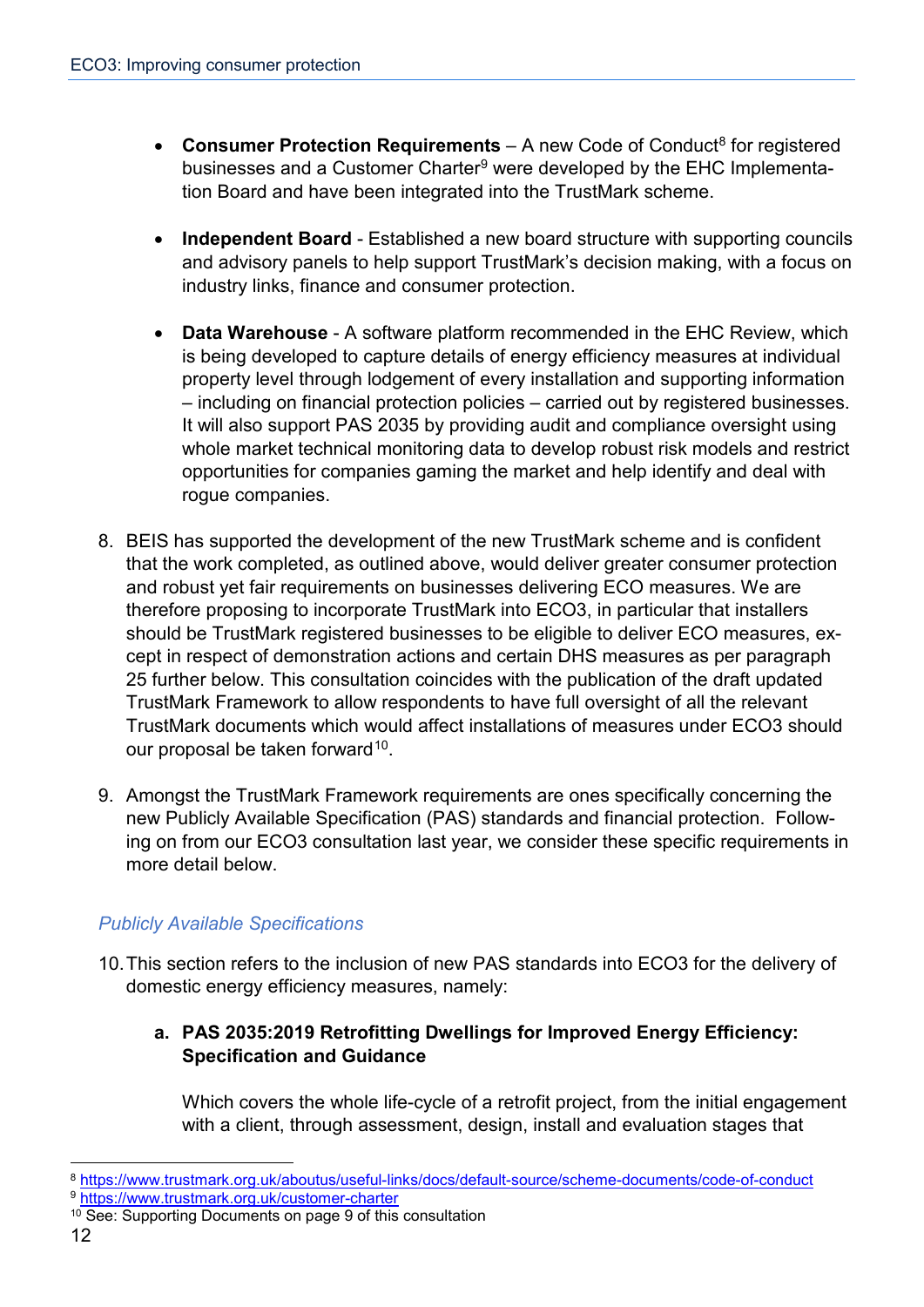should be undertaken to ensure suitable energy efficiency measures are installed correctly to the right premises.

#### **b. PAS 2030:2019 Specification for the installation of energy efficiency measures in existing dwellings and insulation in residential park homes**

Which sets out how the installation of specific energy efficiency measures should be carried out in existing domestic buildings.

- 11.PAS 2035:2019 and PAS 2030:2019 are specifications for the installation of energy efficiency measures (EEM) in existing buildings, developed by the British Standards Institution (BSI). The primary objective of PAS is the provision of a robust, uniformly applicable specification that will assist installers that comply with its requirements in full, to demonstrate that their installation processes are capable of providing the installation of energy efficiency improvement measures to specification and in accordance with the customer's expectations. The current scheme requires ECO measures that are referenced in PAS to be installed in accordance with, and the relevant installer to be certified against, PAS 2030:2017 "Improving the energy efficiency of existing buildings. Specification for installation process, process management and service provision".
- 12.The Review identified that a more holistic approach to retrofitting of homes would ensure better outcomes in terms of quality and consumer satisfaction. This formed the approach to developing PAS 2035:2019 Retrofitting Dwellings for Improved Energy Efficiency: Specification and Guidance, which BEIS is sponsoring and which in turn will support the delivery of the updated PAS 2030:2019<sup>[11](#page-12-0)</sup>.
- 13.The new PAS 2035:2019 and PAS 2030:2019 standards have been developed by the industry steering group and through public consultation. We have confidence that the updated standards reflect the ambition of the Review and when utilised will result in better quality delivery. In line with our proposal in paragraph 8 above, we propose that these standards should come into effect through the TrustMark Framework requirements, as discussed in further detail below, by virtue of the incorporation of TrustMark into ECO3 regarding the installation of measures. This consultation follows the publication of the new PAS standards to allow respondents to have full oversight of all the relevant PAS documents which would affect installations of measures under ECO3 should our proposal be taken forward.
- 14.The draft TrustMark Framework sets out the requirements for TrustMark registered businesses to be compliant with, and certified to, PAS where relevant. Chapters 13 and 14 and Annex A, in particular, set out the requirements for TrustMark registered businesses delivering ECO measures within the scope of PAS (except for demonstration actions and certain DHS measures as per paragraph 25 below) to be certified to, and compliant with, the relevant PAS subject to transitional arrangements set out in Annex B of the draft Framework. These transitional arrangements have been designed to support the industry uptake of the new PAS specifications and are discussed in further detail below.

<span id="page-12-0"></span> <sup>11</sup> See:<https://shop.bsigroup.com/ProductDetail/?pid=000000000030390699>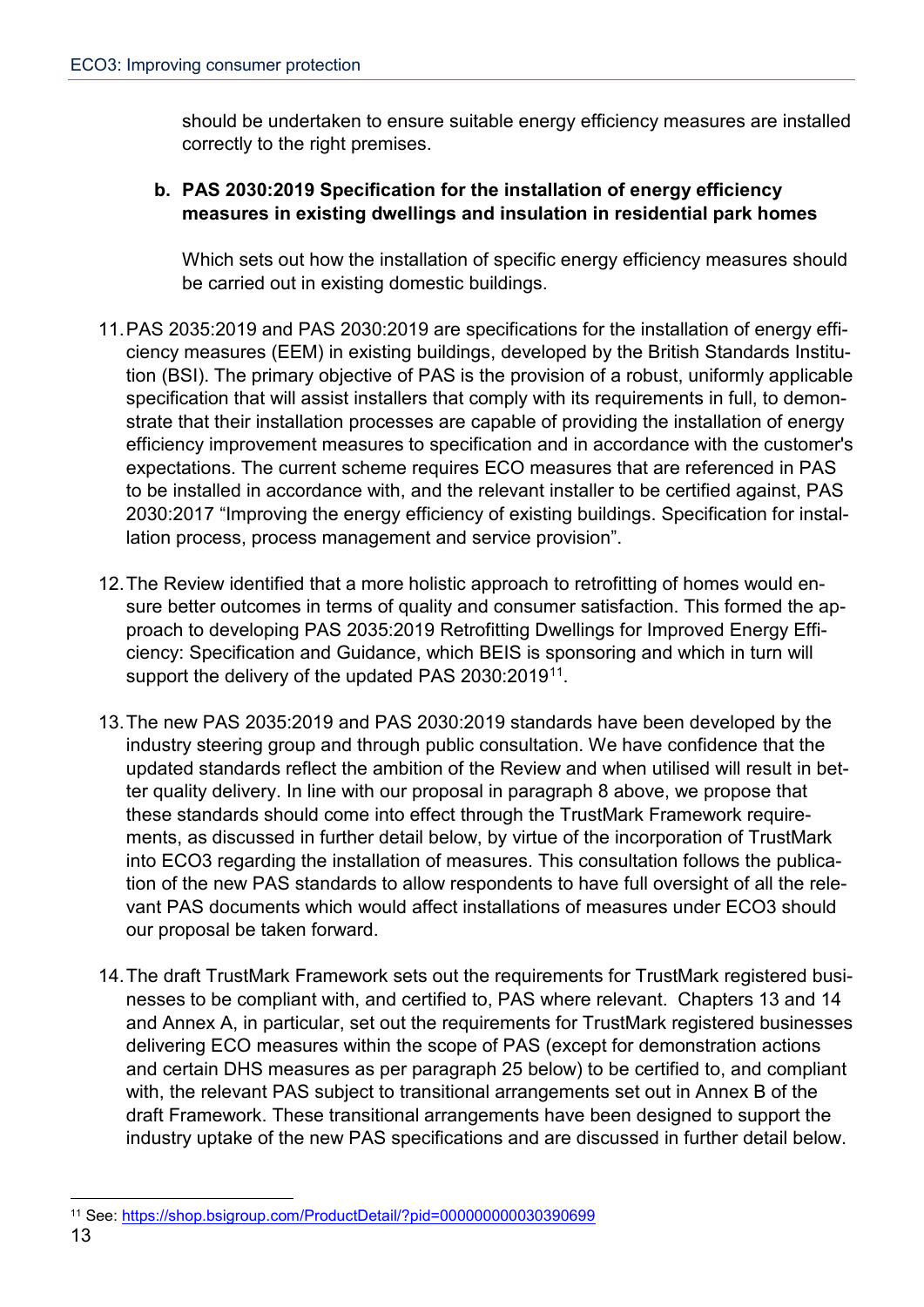As set out in Annex B of the draft TrustMark Framework, at the end of the transition period a key requirement on TrustMark registered businesses will be for all energy efficiency measures covered under PAS 2030:2019, whether or not delivered under ECO, to be delivered in line with both PAS 2030:2019 and PAS 2035:2019, by PAS 2030:2019 certified installers. TrustMark is committed to ensuring its Framework continues to be updated to refer to any new relevant PAS standards when appropriate and through engagement with BEIS.

#### *Transitional arrangements for PAS*

- 15.Working with industry and Government, the below transitional arrangements have been included in Annex B of the draft TrustMark Framework and as per our proposal in paragraph 13 above would apply to TrustMark registered businesses delivering ECO measures within the scope of PAS 2030:2017, PAS 2030:2019 and PAS 2035:2019 (except demonstration actions and certain DHS measures as per paragraph 25 below). They have been developed to ensure the whole supply chain has enough time and clarity on transitional rules to move to the new arrangements by the end of the transition period. These arrangements provide:
	- 1. A 19-month transition period from the date of publication of PAS 2035:2019 and PAS 2030:2019 specifications – 30 June 2019 to 31 January 2021. The 19 month period has been agreed to allow time for UKAS to accredit certification bodies and subsequently for certification bodies to certify Registered Businesses;
	- 2. During the transitional period, once a Scheme Provider or an alternative certification body (as appropriate) is accredited to PAS 2031:2019 by UKAS, it shall no longer issue new certifications to PAS 2030:2017;
	- 3. During the transitional period, Registered Businesses must be certified as compliant with either PAS 2030:2017 or PAS 2030:2019 by a PAS 2031 accredited Scheme Provider/ certification body, subject to the restrictions on new certifications set out in (2) above, and must comply, and be able to evidence compliance, with the PAS against which it is certified. Once a Registered Business is certified as compliant with PAS 2030:2019, it must comply, and be able to evidence compliance, with PAS 2035:2019 as well – this includes using a PAS 2035:2019 design specification;
	- 4. The transitional arrangements will end on 31 January 2021, on and from which time all Registered Businesses delivering energy efficiency measures within the scope of PAS 2035:2019 and PAS 2030:2019 must be certified as compliant with PAS 2030:2019 by a PAS 2031:2019 accredited Scheme Provider/certification body and comply, and be able to evidence compliance, with both PAS 2035:2019 and PAS 2030:2019. This will ensure that all Registered Businesses are certified to PAS 2030:2019 by the end of the transitional period.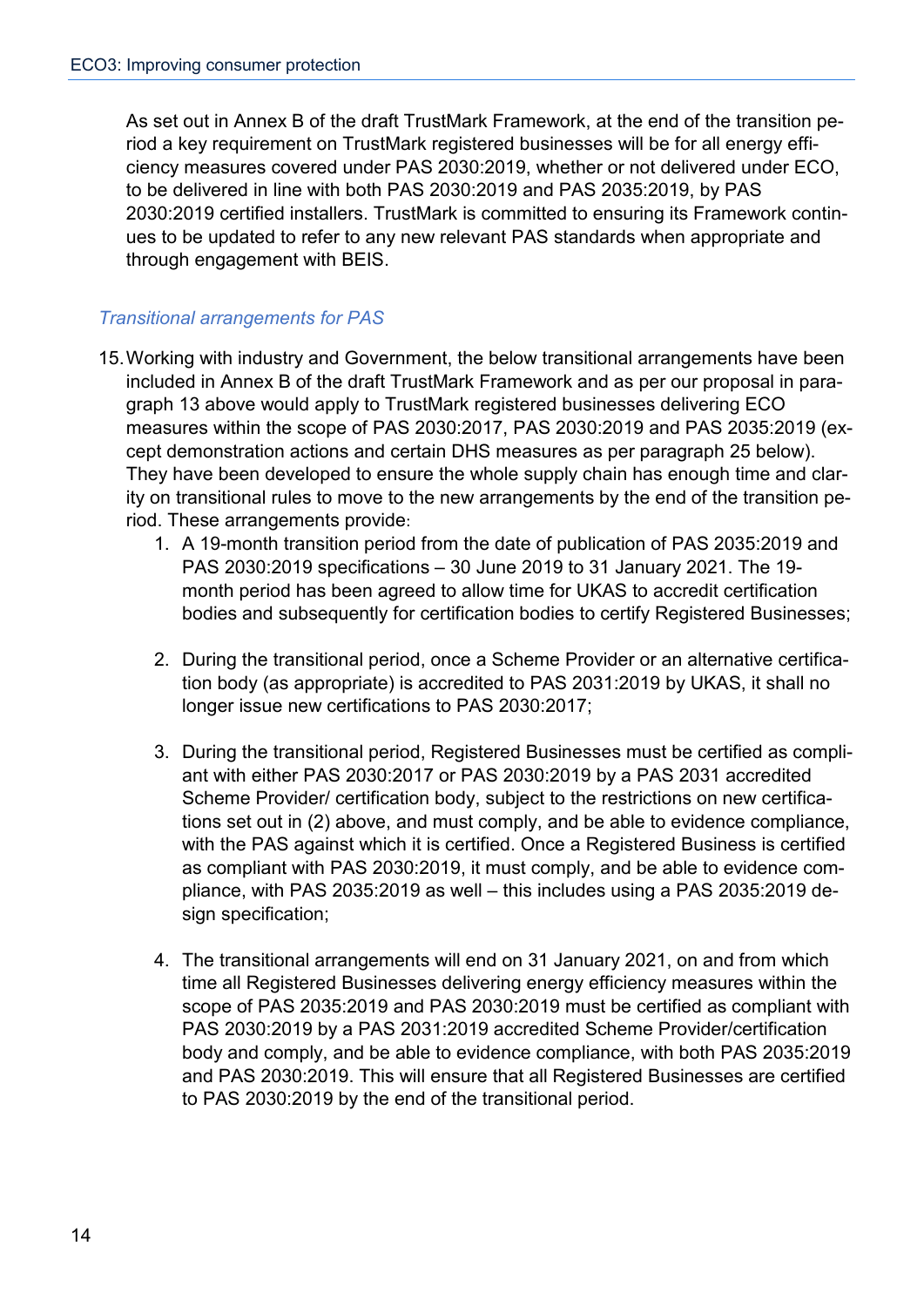#### *Guarantee and financial protection requirements*

- 16.Under the existing ECO3 regulations, for the cost savings of solid wall insulation to be based on an expected lifetime of 36 years, the Administrator must be satisfied that the measure is accompanied by a guarantee that is:
	- 1. supported by a mechanism that gives assurance that:
		- i. funds will be available to honour the warranty; and
		- ii. the installation of the solid wall insulation and products used in the solid wall insulation comply with a quality assurance framework;
	- 2. is for 25 years or more; and
	- 3. provides for repair, or replacement where appropriate, of the solid wall insulation, covering the cost of remedial and replacement works and materials.
- 17. Similar criteria apply to cavity wall insulation and park home<sup>[12](#page-14-0)</sup> insulation. This is to ensure consumers have protection against failed measures and that the energy supplier can claim the savings towards its obligation.
- 18.The ECO3 consultation proposed that, where we are satisfied with the guarantee principles enforced through the EHC quality mark, all solid wall, cavity wall and park home insulation delivered under ECO3 should be accompanied by a quality mark approved guarantee in order to receive the standard applicable lifetime.
- 19.Having liaised with TrustMark during the development of their Framework and taking account of the financial protection conditions set out in Chapter 10 of the Framework, BEIS is satisfied that these incorporate and build on the existing requirements currently included in ECO3 regulations, as currently administered by Ofgem. TrustMark's financial protection requirements also would provide continuity from the existing regulatory requirements for specific measures, by accepting the current list of Ofgem approved ECO3 guarantees for solid wall, cavity wall and park home insulation. TrustMark would list approved guarantees on its website<sup>[13](#page-14-1)</sup>.
- 20.This consultation proposes that the financial protection requirements, detailed in the Framework, for solid wall, cavity and park home insulation measures installed by Trust-Mark registered businesses are sufficient for those measures to receive the standard applicable lifetime cost savings. Information on financial protection or guarantees would be submitted to TrustMark for approval. We believe this would help ensure such measures receive a consistent level of guarantee protection through the ECO3 scheme.
- 21.By virtue of our proposal in paragraph 8 above, we are also proposing the increased financial protection requirements under the TrustMark Framework should apply in respect of all ECO energy efficiency measures (except demonstration actions and certain DHS measures as per paragraph 25 below). Following the work undertaken on Financial Protection through the Each Home Counts review, TrustMark has developed a more rigorous approach to financial protection in its Framework for measures delivered by its Registered Businesses. We believe this meets the goals of ensuring higher consumer protection and a level playing field for work delivered in people's home. In particular, the

<span id="page-14-0"></span> $12$  The installation of insulation applied to the floor, walls and ceiling of a mobile home

<span id="page-14-1"></span><sup>13</sup> See:<https://www.trustmark.org.uk/ourservices/financial-protection>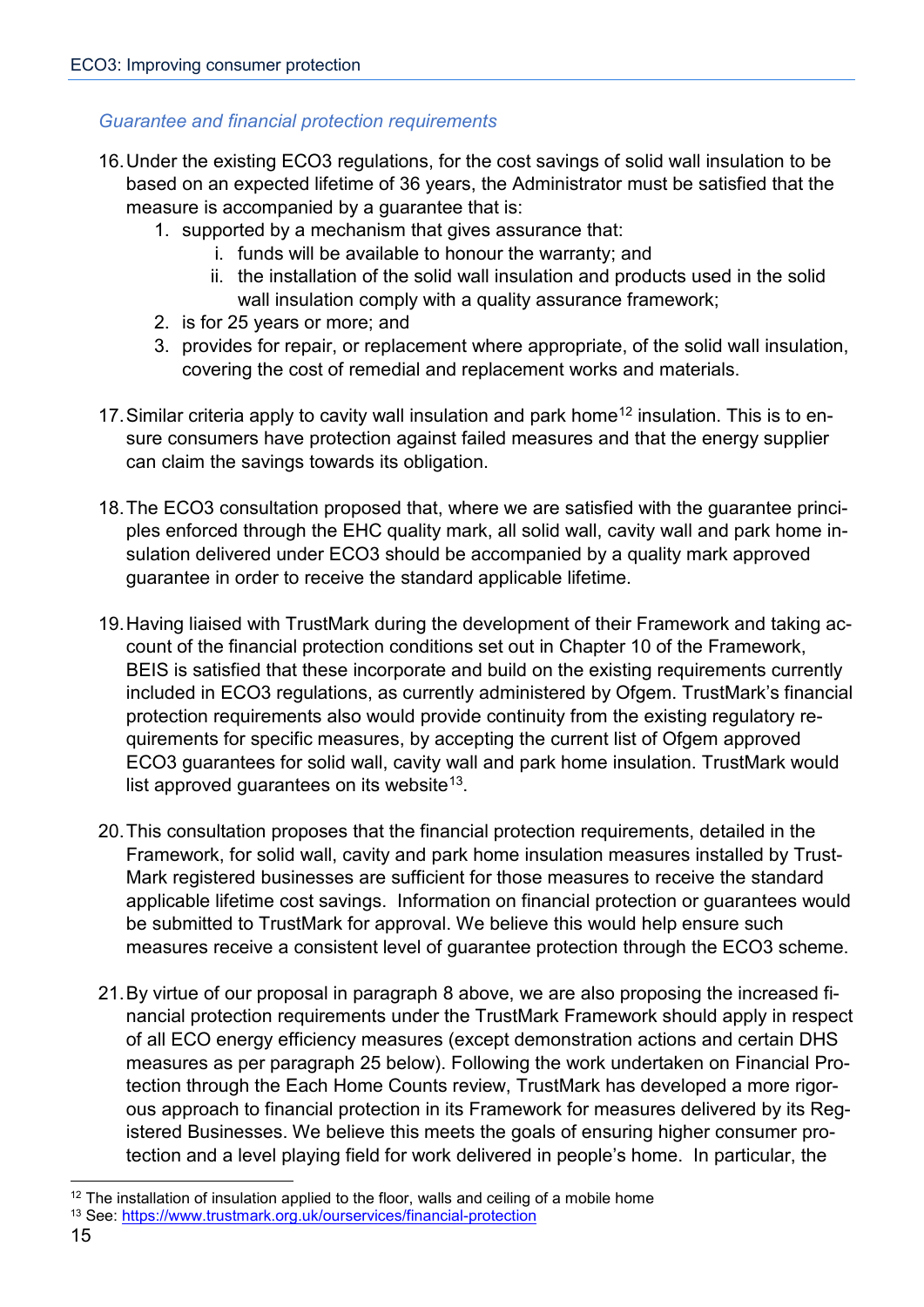draft Trustmark Framework sets out a specific requirement for financial protection to be provided for all ECO energy efficiency measures (except demonstration actions and certain DHS measures as per paragraph 25 below) and, amongst other requirements, a default requirement of minimum six year guarantees for those measures (except certain complex measures that are to be accompanied by 25 year or more guarantees as per paragraphs 19 and 22). The expectation is that the market would provide suitable guarantees where they are not already available.

- 22.In addition, we believe that, like solid wall, cavity wall and park home insulation, other complex measures delivered under the scheme should be subject to enhanced financial protection requirements and therefore be required to be accompanied by an appropriate guarantee of 25 years or more which meets the TrustMark financial protection requirements. We consider underfloor and room-in-roof insulation to be complex measures and therefore propose that those measures should be accompanied by at least a 25 year or longer guarantee under the scheme and that such a guarantee should as a minimum meet 'appropriate guarantee' criteria set out in Chapter 10 of the Framework at paragraph 10.2.9.
- 23.We expect that the market would provide appropriate guarantees, of 25 years or more, for underfloor and room-in-roof insulation to be reviewed and added to TrustMark's appropriate guarantee list and we would appreciate views on the likelihood of that happening quickly and cost-effectively. Guarantees which have already been assessed as being "appropriate guarantees" by Ofgem would be listed on TrustMark's website. This list would be updated to include future guarantees which TrustMark deems to meet the criteria.
- 24.We are also seeking views as to whether there are other complex measures delivered under the scheme to which this enhanced financial protection should be extended.

#### *Exceptions*

- 25.We propose that any incorporation of TrustMark into ECO3 should not affect the current ECO3 requirements for the following measures:
	- 1. **Demonstration actions:** As these measures will be at technology readiness level (TRL) 8 or 9, they will have already satisfied the relevant safety benchmarks required by these levels and include adequate safety mitigations to be installed in a live environment. In making recommendations to Ofgem, the Technical Advi-sory Panel<sup>[14](#page-15-0)</sup> will need to be satisfied that the applicant's technology fulfils the standard of safety required in order to be approved under ECO3, including ensuring there is adequate consumer protection in place.
	- **2. District Heating Systems (DHS):** DHS measures to the extent they are registered with heat sector consumer protection body Heat Trust or demonstrate that they comply with equivalent standards to those provided by Heat Trust as such measures would be accompanied by appropriate consumer protection standards.

<span id="page-15-0"></span> <sup>14</sup> <https://www.ofgem.gov.uk/publications-and-updates/eco3-innovation>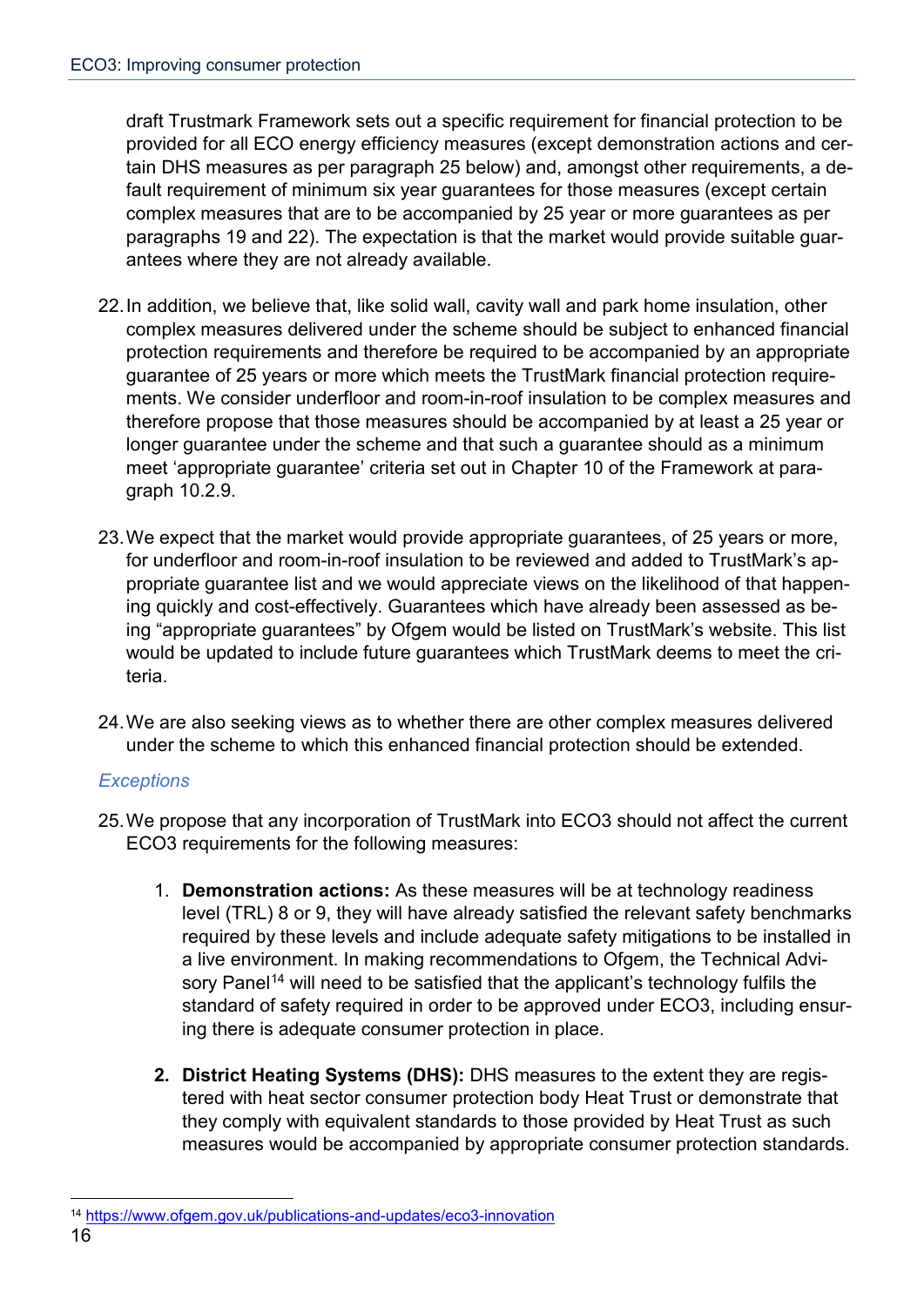In particular, we propose that, for the purpose of these Demonstration Actions and certain DHS measures, installers would not be required to be TrustMark registered. Any installer which is a TrustMark Registered Business would not be required to meet the TrustMark requirements for these measures which are delivered under ECO as the existing provisions provide adequate coverage.

However, we propose that the current ECO3 requirements are updated to move to the new version of PAS (PAS 2035:2019 and PAS 2030:2019) subject to similar transitional arrangements as those set out in paragraph 15 above.

#### *Technical Monitoring*

26.The intention is for the administration of technical monitoring to transfer from Ofgem, the ECO administrator, to TrustMark. Ofgem would provide support to TrustMark in the initial stages of their technical monitoring set up. We intend to provide further details and timelines on this in our Government response.

#### **Our proposals**

- 27.Given the support in the previous consultation and the work done to ensure that the TrustMark Government Endorsed Quality scheme is fit for purpose, we are proposing that:
	- a. TrustMark is incorporated into ECO3 and, in particular, installers must be TrustMark registered businesses to be eligible to deliver ECO measures;
	- b. incorporation of TrustMark into ECO3 is sufficient to demonstrate installations are compliant with all relevant PAS requirements and installers are certified against the correct version of PAS (i.e. PAS 2035, PAS 2030:2017/19);
	- c. robust consumer processes are in place through the application of the Framework, new code of conduct and customer charter as described in paragraph 7 above;
	- d. solid wall, cavity wall and park home insulation measures delivered by eligible Trust-Mark registered businesses receive the applicable standard lifetime savings as sufficient financial protections would be in place;
	- e. by virtue of (a) above, the increased financial protection requirements under the TrustMark Framework apply in respect of all ECO energy efficiency measures; *and*
	- f. as for solid wall, cavity wall and park home insulation measures, underfloor and room in roof insulation measures are accompanied by an appropriate guarantee of 25 years or more which meet the TrustMark financial protection requirements.

The above does not apply to demonstration actions and certain DHS measures as described in paragraph 25 above.

28.We have considered the financial implications of the proposed changes to scheme requirements on the cost of delivering ECO. We expect costs to increase for suppliers and industry as a result but consider this to be a necessary and acceptable consequence of improving quality and standards. The main drivers in cost include becoming a TrustMark registered business and increased scrutiny at the pre and post installation stage as required by the new PAS standards. As all these changes are aimed at improving quality throughout the industry and providing greater consumer protection, we do not feel that the increased cost burden is to a level where obligation targets need to be revisited.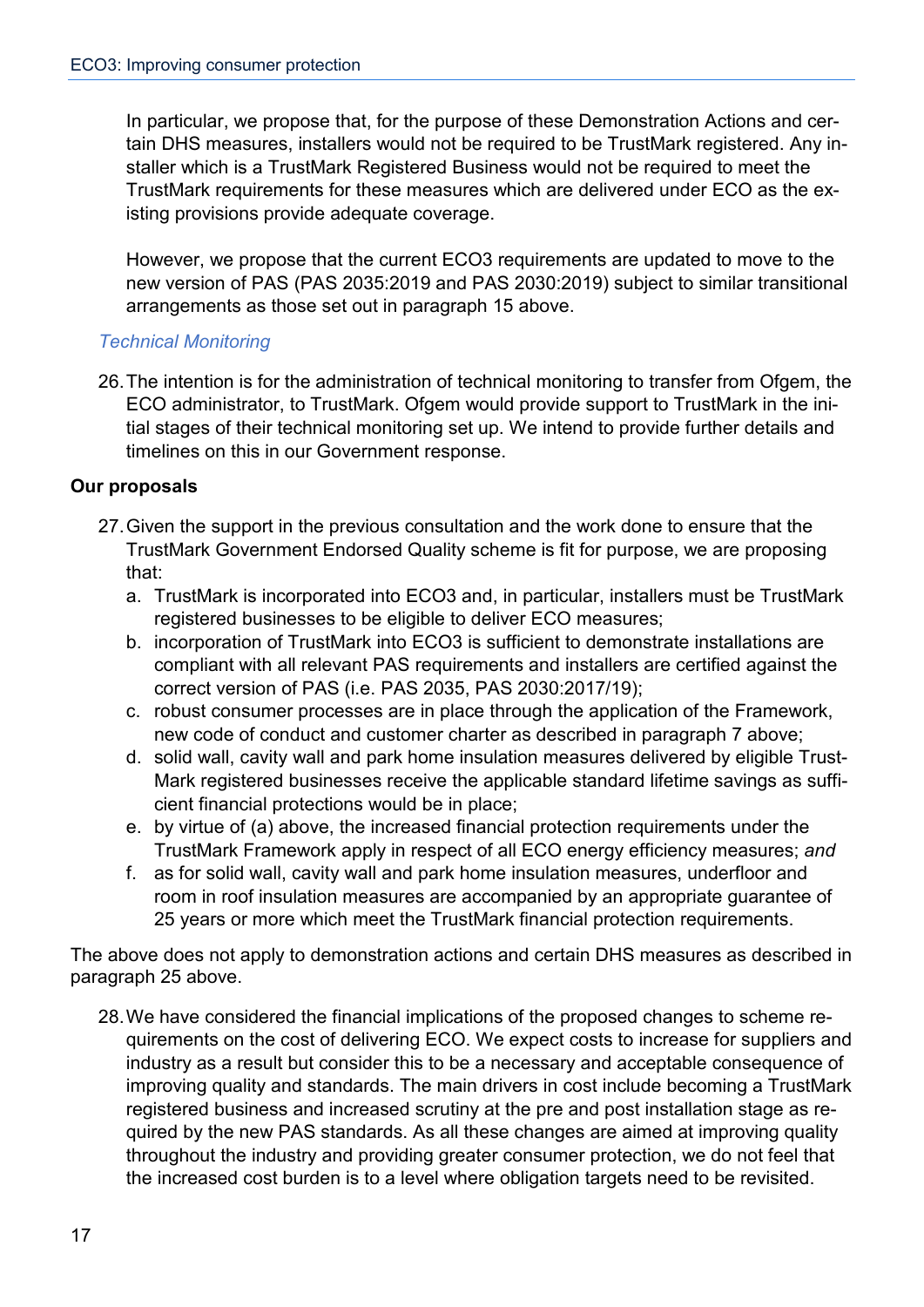Further details on the cost are available in our Impact Assessment published alongside this consultation.

## **Consultation Question**

- 1. Do you agree with the proposal for the incorporation of TrustMark into ECO3 and, in particular, for installers to have to be TrustMark registered businesses to deliver eligible ECO3 measures, with the exception of Demonstration Actions and certain District Heating Systems (DHS) measures? In particular, do you agree that the increased financial protection requirements under the TrustMark Framework should apply in respect of ECO energy efficiency measures (except demonstration actions and certain DHS measures)?
- 2. Do you agree that incorporation of TrustMark into ECO3 is sufficient to demonstrate certification and compliance with the appropriate PAS standards?
- 3. Do you agree that incorporation of TrustMark into ECO3 is sufficient to allow all solid wall, cavity wall and park home insulation measures delivered under the scheme to receive the relevant standard applicable lifetime?
- 4. Do you agree that underfloor and room-in-roof insulation measures should be accompanied by a 25 year or more guarantee under the scheme which not only meets the Trust-Mark financial protection requirements that apply to all ECO energy efficiency measures but also as a minimum meets the TrustMark "appropriate guarantee" criteria?
- 5. Are there any other complex ECO measures that you think should be accompanied by a 25 year or more guarantee which as a minimum meets the TrustMark "appropriate guarantee" criteria?
- 6. Do you agree that, to the extent they would apply to demonstration actions and certain DHS measures exempt from the TrustMark requirements, the current ECO3 requirements should be updated to move to the new PAS standards (PAS 2035:2019 and PAS 2030:2019) subject to similar transitional arrangements to those set out in paragraph 15 above?

### **Scoring**

- 29.Deemed scores were introduced for the ECO scheme from April 2017 and Government confirmed in its consultation response in July 2018 that Ofgem will continue to set deemed scores for the current ECO3 scheme for all measures except district heating.
- 30.As set out in our Government response in July 2018, a 400% uplift was adopted to provide support for the replacement of broken boilers under the broken heating system cap. This was intended to ensure that these measures would continue to be delivered after the qualifying scoring concept for boilers was removed and boiler lifetimes changed. Without this uplift, BEIS analysis suggested replacement of broken heating systems would be relatively low and homes with broken boilers might not receive the support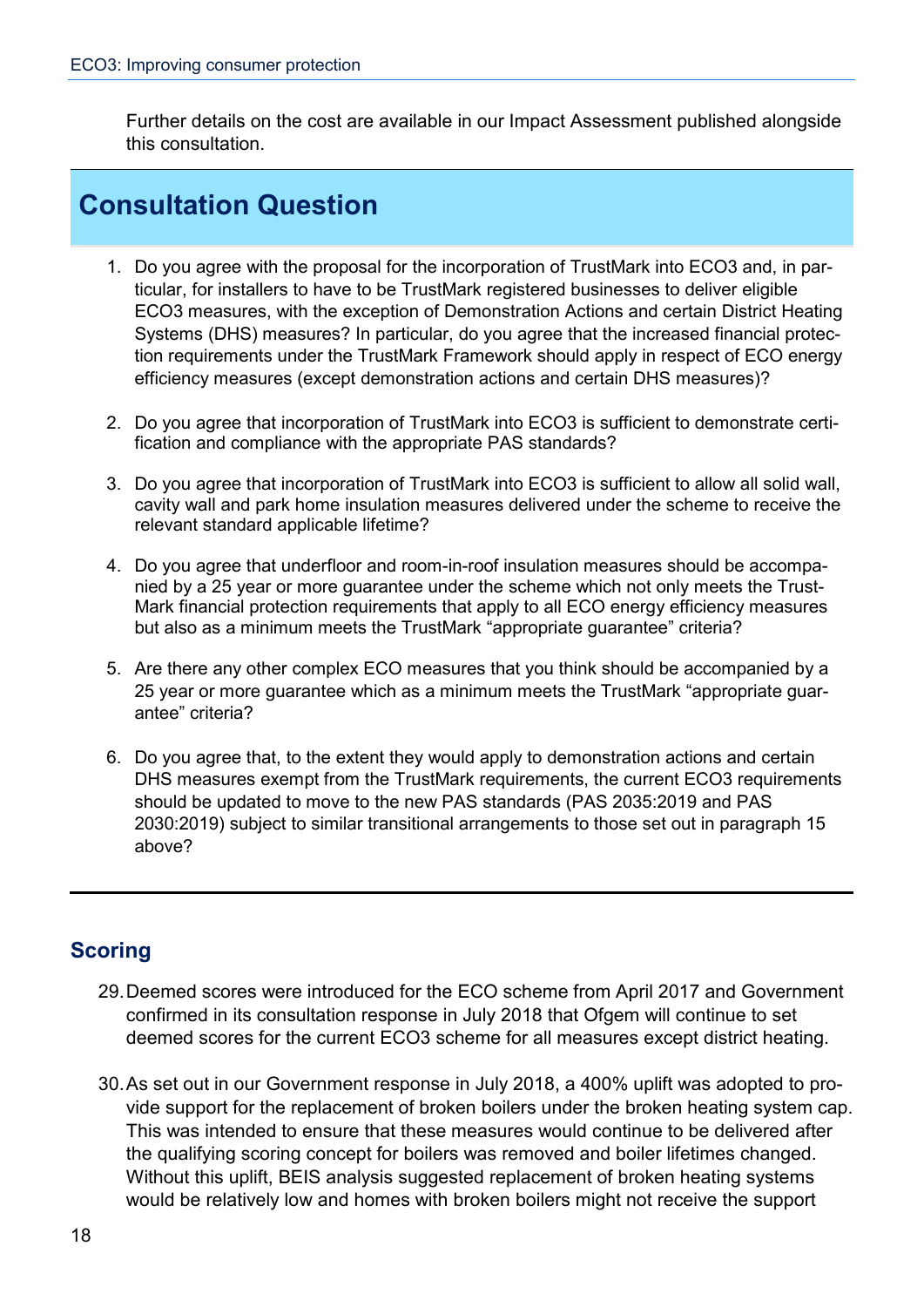from the scheme that they need, especially if they are unable to make a financial contribution.

- 31.Although the 400% uplift was originally intended to apply only to boilers replaced under the broken heating system cap, the ECO3 regulations allow for the uplift to apply to replacement boilers outside of the cap where the boiler is a 'secondary heating measure' installed alongside qualifying insulation measures.
- 32.As insulation and first-time central heating (FTCH) tend to be the best long-term solutions for reducing energy costs and addressing fuel poverty, Government has limited the replacement of broken heating systems to the equivalent of 35,000 per year for ECO3. However, the current uplift applied to replacement boilers outside of the broken heating system cap means that, currently, there could be less capacity for insulation and FTCH to be delivered under the scheme if additional boilers were installed attracting a higher score.
- 33.Therefore, we propose to amend the ECO3 regulations to ensure the 400% uplift only applies to boilers replaced under the broken heating system cap, to reflect the original policy intent.

## **Consultation Question 7**

Do you agree with our proposed amendment to remove the 400% uplift for replacement boilers delivered outside of the broken heating system cap?

### **Measure Lifetimes – First Time Central Heating**

- 34.First Time Central Heating (FTCH) can be a highly effective measure in alleviating fuel poverty, making a big difference to households living in cold homes. In our Government response in July 2018 we concluded to broaden eligibility criteria for the current ECO3 scheme so that properties without previous central heating but with 100% broken or in-efficient<sup>[15](#page-18-0)</sup> electric storage heaters (ESH) would be eligible for a FTCH measure.
- 35.The current lifetime assumption for gas FTCH is 12 years. This only reflects the lifetime of the boiler, however, in reality, the whole heating system of a FTCH measure would last for several decades.
- 36.Therefore, in recognition of the long-term benefits and lifetime of FTCH, we are proposing to change the lifetime of all FTCH measures to 20 years.

<span id="page-18-0"></span><sup>&</sup>lt;sup>15</sup> An electric storage heater is inefficient if it has a manufactured responsiveness rating of 0.2 or less when assessed against the Standard Assessment Procedure.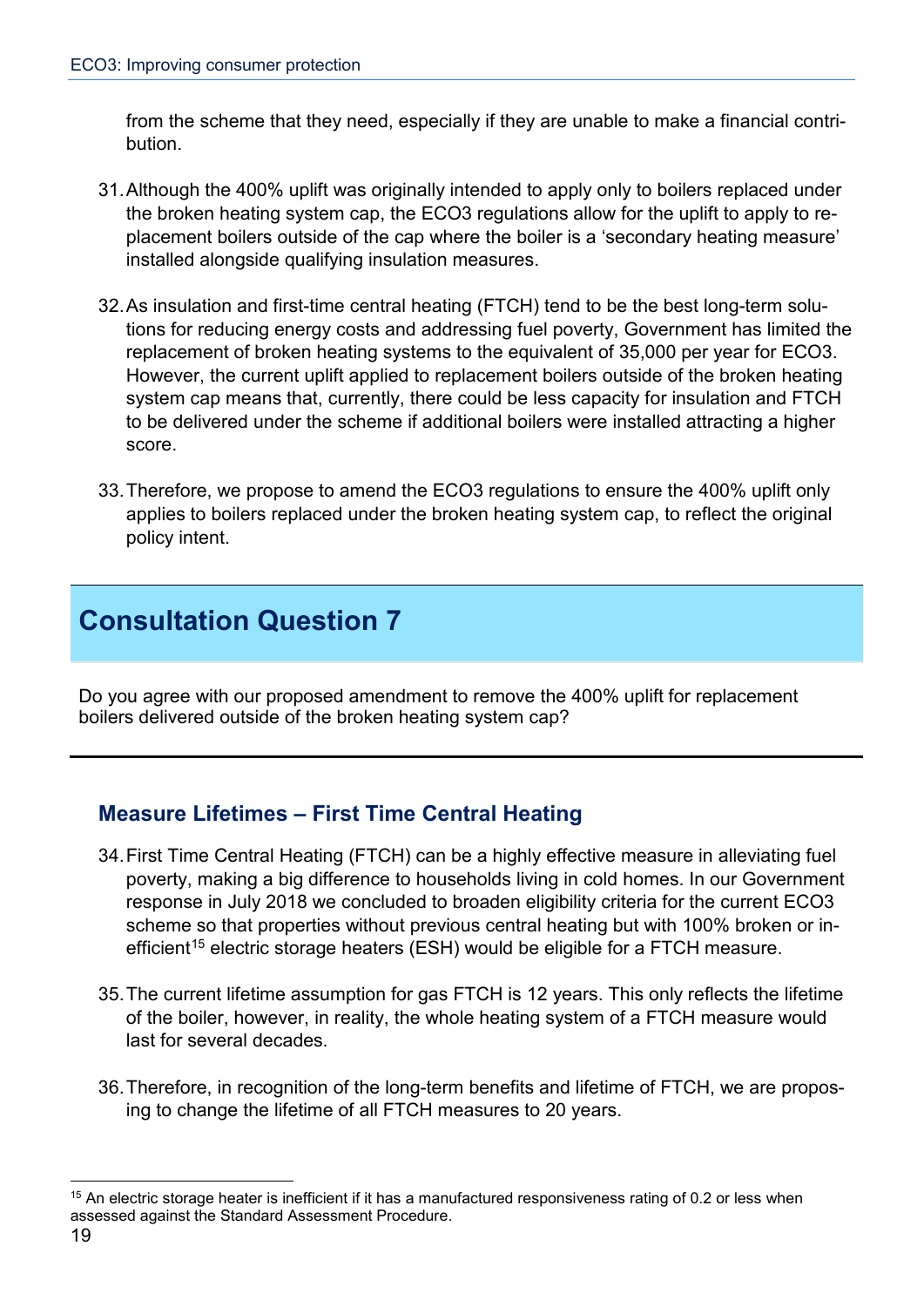## **Consultation Question 8**

Do you agree with our proposal to change the measure lifetime assumption for first time central heating measures to 20 years?

### **Eligibility for private rented sector households**

- 37.Under ECO3 we have limited the measures eligible to be installed in EPC Band F and G rated private rented sector (PRS) homes to renewable heating and solid wall insulation to reflect that landlords are separately required to meet the PRS minimum energy efficiency standards<sup>16</sup>. ECO3 policy was finalised in July 2018 in anticipation of the introduction of a capped landlord contribution for compliance with those standards. At the time, we did not know what the final cap for the landlord contribution would be but were confident it would be below the cost of renewable heating and solid wall insulation.
- 38.The updated PRS minimum energy efficiency standards came into force on 1 April 2019, via amendments to the Energy Efficiency (Private Rented Property) (England and Wales) Regulations 2015. Private landlords are required to improve their properties to an EPC Band E rating or better, by spending up to £3,500 including VAT, which must include their own financial contribution if they cannot source sufficient funds elsewhere.
- 39.Our evidence shows that the average cost of installing a first-time central heating (FTCH) system is above £3,500 and therefore we propose to allow for the installation of FTCH – as well as solid wall insulation and renewable heating – in PRS EPC Band F&G rated properties.

## **Consultation Question 9**

Do you agree that first time central heating (FTCH) should be eligible in PRS EPC Band F&G rated properties?

<span id="page-19-0"></span> <sup>16</sup> [https://www.gov.uk/government/consultations/domestic-private-rented-sector-minimum-level-of-energy](https://www.gov.uk/government/consultations/domestic-private-rented-sector-minimum-level-of-energy-efficiency)[efficiency](https://www.gov.uk/government/consultations/domestic-private-rented-sector-minimum-level-of-energy-efficiency)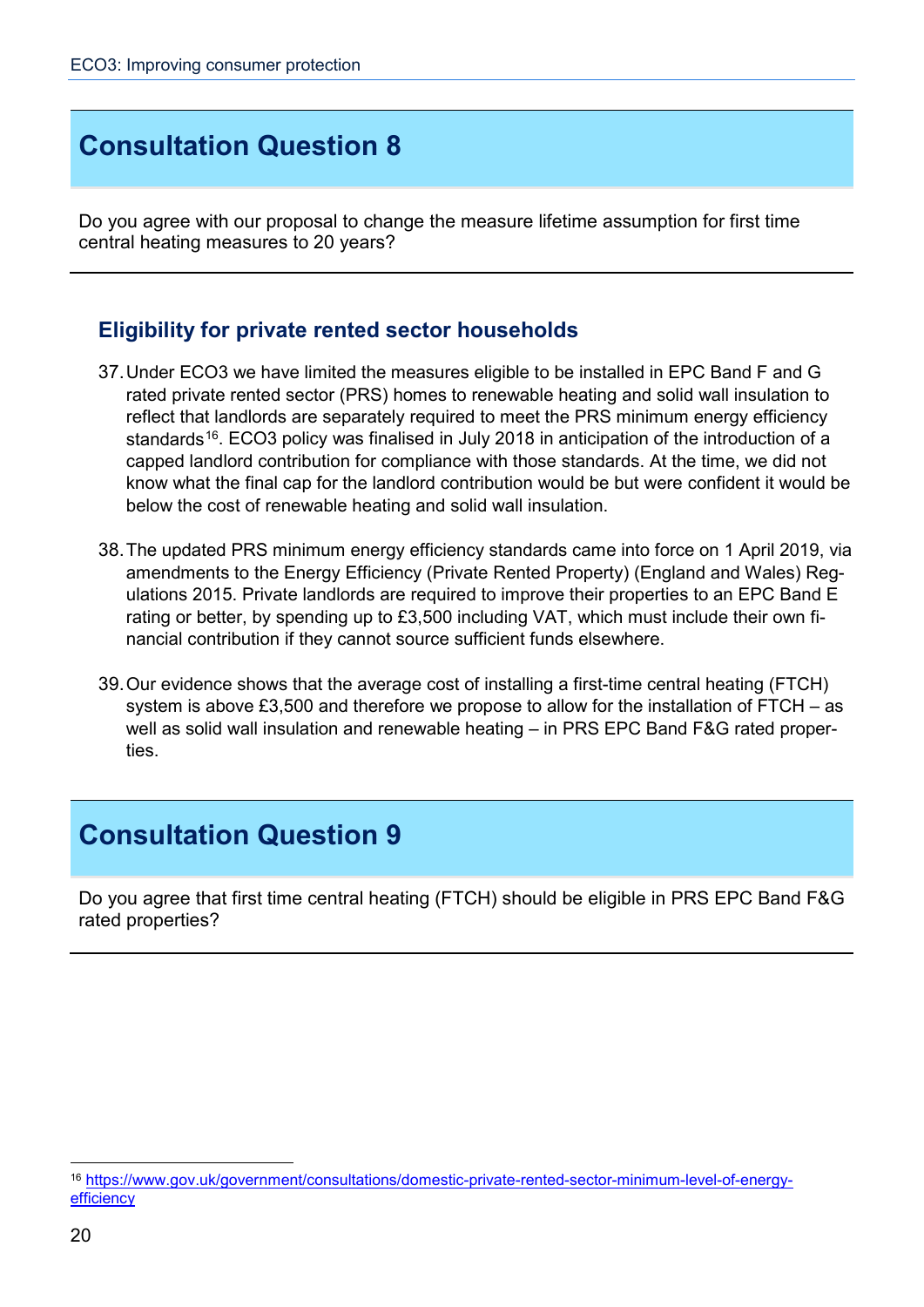### **In-fill and first-time central heating**

- 40.Since the introduction of local authority flexible eligibility (LA-Flex) in April 2017, we have permitted the installation of solid wall insulation into homes whose inhabitants do not meet the eligibility criteria, subject to various conditions; this is known as 'in-fill'. The conditions include specific rules about proximity of the homes to eligible households. Infill under LA-Flex was introduced to make solid wall insulation projects more viable by allowing them to take advantage of economies of scale.
- 41.We believe that similar arguments for in-fill apply to first time central heating (FTCH). The installation of gas heating, for example, is usually reliant on other support for the extension of the gas pipework and, similarly, there is no point providing the gas connection if the household cannot afford to install the heating system. A lot of projects, therefore, rely on all or the vast majority of homes in a certain location being connected and qualifying for FTCH under ECO.
- 42.We are proposing to extend in-fill under LA-Flex to include FTCH to make these projects more viable. The reason for restricting this change to LA-Flex is that we want to restrict it to private sector housing and limit the overall amount of in-fill through the LA-Flex cap of 25%.

## **Consultation Question 10**

Do you agree that first time central heating (FTCH) should be included in the LA-Flex in-fill?

### **Transitional Arrangements**

43. The intention would be for all the proposed changes in this consultation to take effect when the amending Regulations come into force, which is anticipated to take place at earliest in late 2019. The changes would apply to measures completed after the date the amending Regulations come into force. Regarding incorporation of TrustMark into ECO3, and in particular the requirement to be TrustMark registered, the intention would be for this to apply from the start of a measure's installation. This would apply even if that is before the date the amending Regulations come into force, in the case that the measure will not complete until after that date. We feel this is sufficient time for industry to prepare for these changes. We are seeking views on this transitional arrangement.

## **Consultation Question 11**

Do you agree with our transitional arrangements for all proposed changes?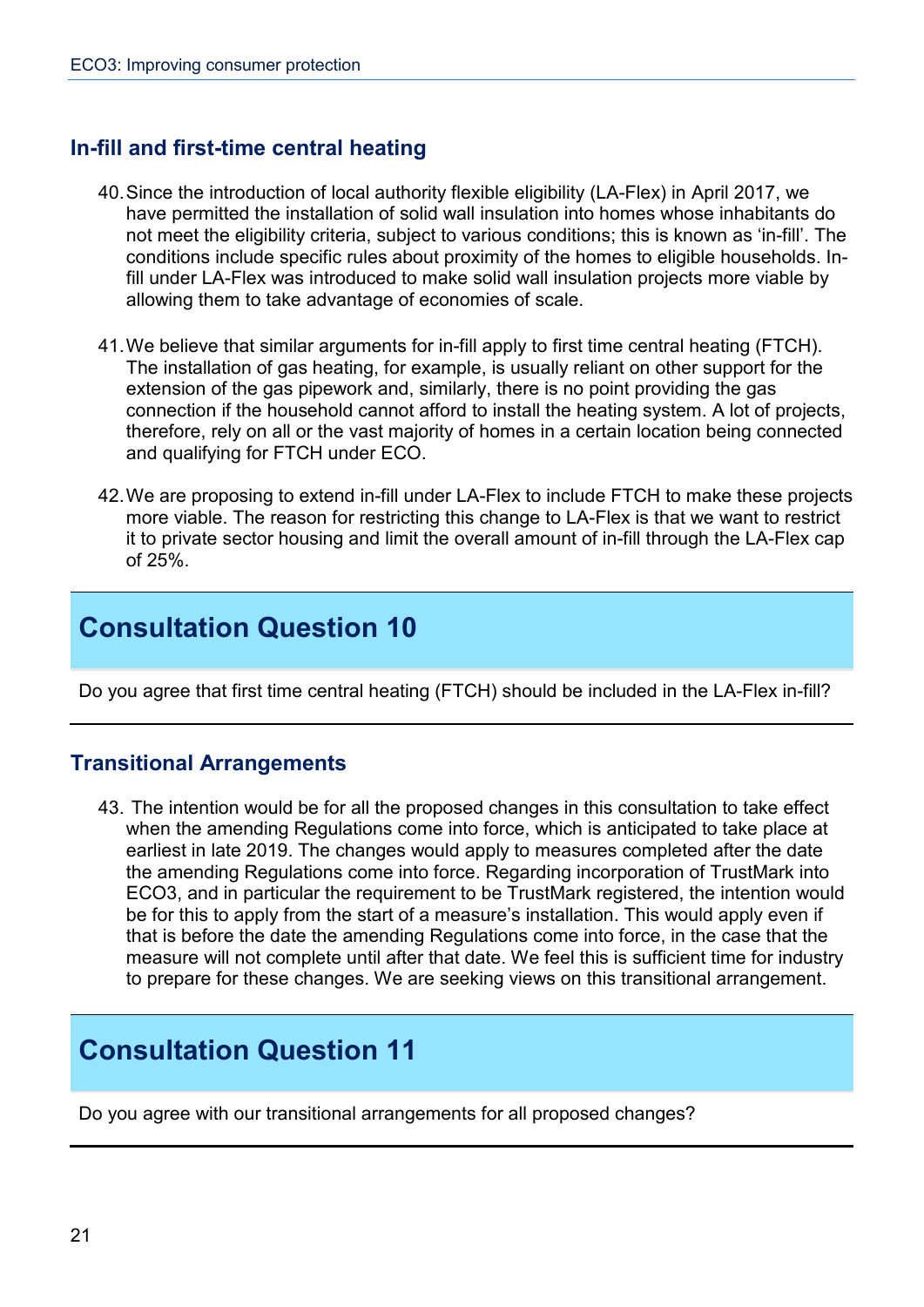### **General Scheme Requirements**

44.We plan to publish an illustrative draft of the amending Order during this consultation which would show how we propose to give legal effect to these proposed changes to ECO3.

## **Consultation Question 12**

The Government invites views on the general requirements set out in this consultation and the illustrative draft of the amending ECO3 Order, once available.

### **Current scheme delivery**

- 45.BEIS recognises that delivery under ECO3 has been lower than estimated and lower than at the start of previous obligations. We also note, however, that market prices are currently below those previously estimated. Some ECO installers report that Ofgem's change to the deemed score for partial fill cavities disrupted the supply chain for that measure. We have also received suggestions about making delivery easier, primarily by broadening the eligible pool of recipients.
- 46.We support Ofgem's implementation of a deemed score for partial fill cavities which reflects the savings from that measure. Also, given that the current scheme is the main fuel poverty policy and already applies to around a quarter of households, expanding it would make the fuel poverty targeting rate worse and would not be consistent with our policy intent.
- 47.A key message we have received since the start of ECO is that policy longevity and stability is a crucial factor to success. Given the scheme only came into force in December 2018, we think it is too early to make well-informed changes to ECO3 other than those set out above. We cannot judge, for example, whether delivery will meet expectations if and when market prices rise. And, delivery of measures is rising significantly month-on-month. Therefore, we are not proposing to introduce changes to the eligible pool, nor are we in a position to propose specific uplifts for certain types of measures. As with all previous iterations of ECO, however, we will keep the situation under constant review and act accordingly during the lifetime of the scheme.
- <span id="page-21-0"></span>48.We will also continue to work on ways to make delivery easier, primarily by seeking ways to reduce search costs, for example, through the use of Government data.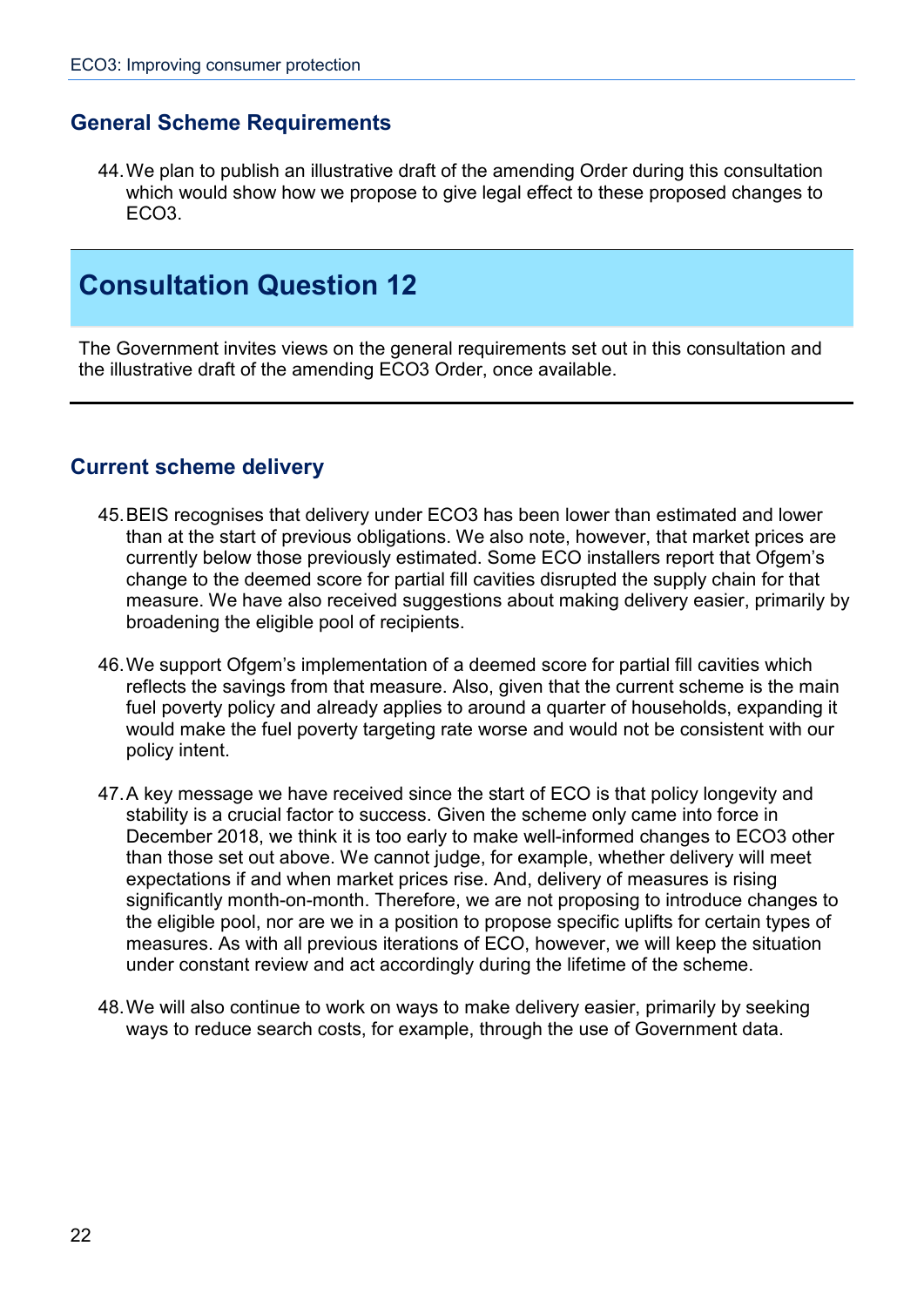# Next steps

49.Following an analysis of responses, the Government plans to issue its response to the consultation in September 2019, with a view to laying the amending regulations in Parliament by October 2019. This would provide clarity to stakeholders and industry about upcoming changes to the ECO3 scheme, enabling them to prepare and transition to the changes appropriately.